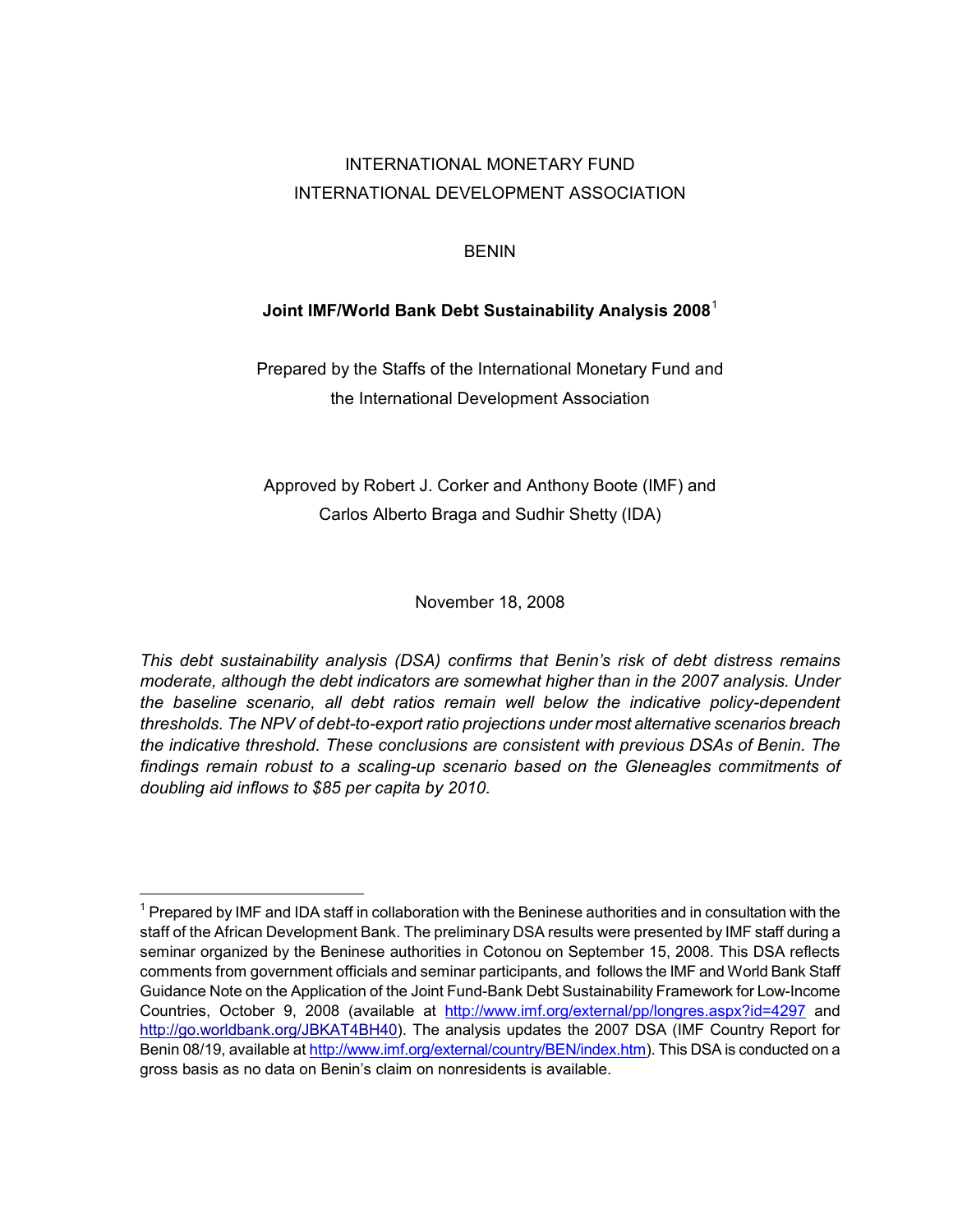#### **I. INTRODUCTION**

- <span id="page-1-0"></span>1. This DSA differs from earlier DSAs in the following ways:
- $\triangleright$  The DSA is consistent with the macroeconomic framework underlying the fifth review under the PRGF arrangement. As such, the 2008 debt projections incorporate the SDR 9.28 million (15 percent of quota) augmentation of access under the PRGF arrangement granted by IMF Executive Board on June 16, 2008 to help Benin adjust to the food and fuel crisis. In addition, Benin is expected to benefit from a World Bank grant under its Global Food Crisis Response Program amounting \$9 million to be disbursed by end 2008. The crisis has also significantly changed Benin's macroeconomic environment, with higher inflationary pressures and further deterioration in the fiscal deficit and the current account.
- $\triangleright$  The outstanding stock of external public debt increased by 1 percent of GDP in 2007, reaching 12.5 percent of GDP in nominal terms at end-2007 (Text Table 1). This mostly reflects new borrowing (0.7 percent of GDP) and the re-assessment of debt owed to the International Fund for Agricultural Development (IFAD). IFAD notified the Beninese authorities in January 2008 that its contribution to the Enhanced HIPC debt relief would be limited to six pre-cut off date (December 1998) project loans, and would take the form of a cancellation of debt service payments during the period April 2003-May 2008. The authorities had previously reported all debt stock owed to IFAD as eligible for HIPC debt relief. Accordingly, the nominal stock of debt owed to IFAD at end-2007 has been revised upwards by 1.3 percent of GDP
- $\triangleright$  The outstanding stock of domestic public debt rose to 3 percent of GDP in 2007, from 0.9 percent in 2006, reflecting a strategic debt management decision of the Beninese authorities to issue government bonds in the West African Economic and Monetary Union (WAEMU) regional market.

2. **Although the quality of data underlying the DSA has improved, it remains uneven**. The DSA is based primarily on data provided regularly by the public debt management department of the Ministry of Finance of Benin (the *Caisse Autonome d'Amortissement, CAA).[2](#page-1-0)* The CAA data, however, do not cover all domestic and private external debt. The staff database is completed by other sources, including BCEAO data on government bonds and private sector debt.

3. **This DSA is structured as follows**. Section II presents the baseline scenario. Section III presents key features of alternative scenarios for both external and public debt sustainability and their results; and Section IV draws policy conclusions.

-

 $^{\text{2}}$  The authorities have established a national debt committee (Comité National d'Endettement or CNE) to help improve and guide on debt management and quality. The CNE has benefited from the "pôle-dette," a regional debt management initiative in Central and West Africa.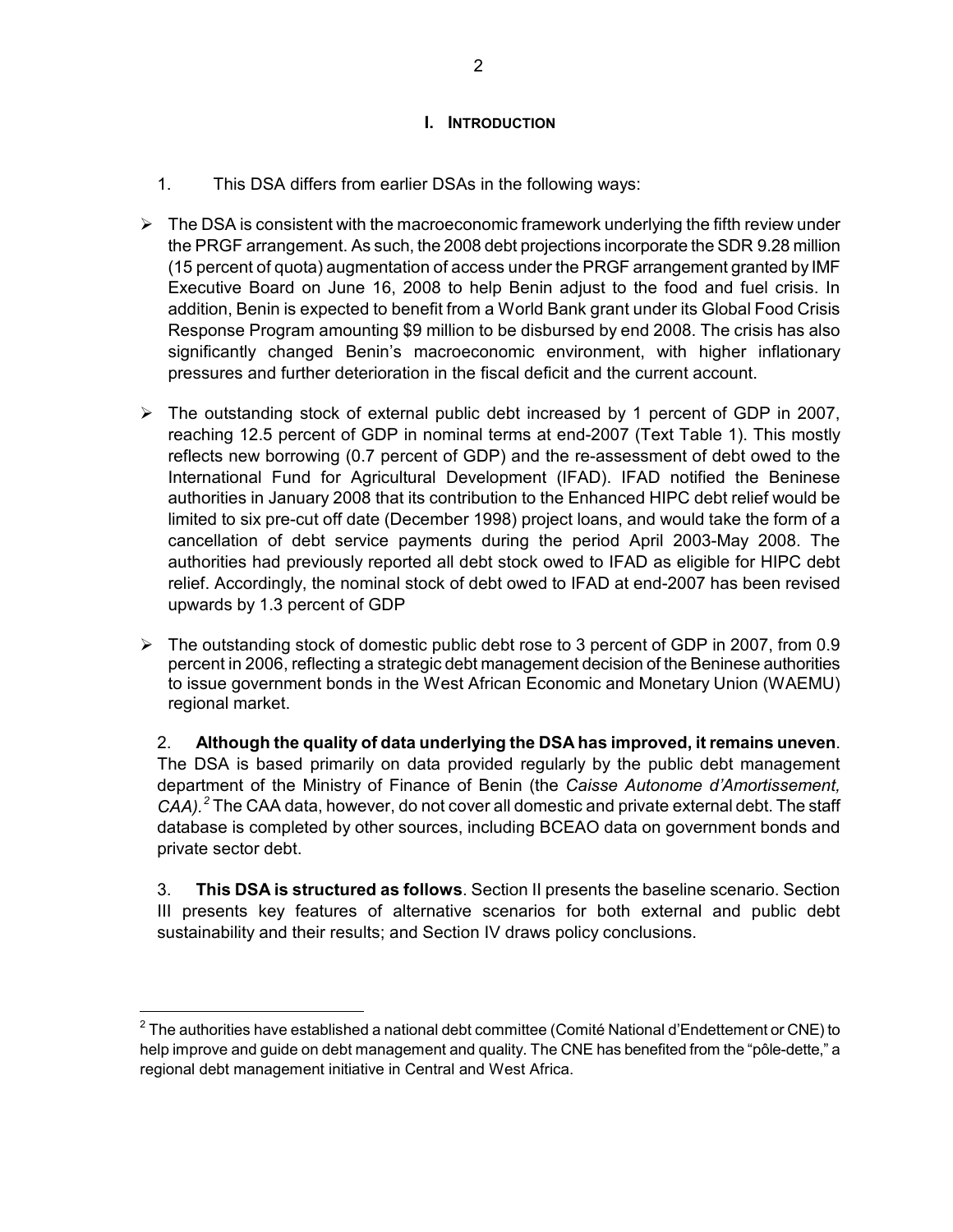|                                   |             | 2007                                      |           |
|-----------------------------------|-------------|-------------------------------------------|-----------|
|                                   | Before HIPC | After HIPC                                | Post MDRI |
| End-2007 Debt ratio (Total)       | 39.4        | 32.0                                      | 12.5      |
| Multilateral                      | 33.7        | 30.1                                      | 10.7      |
| <b>World Bank</b>                 | 16.4        | 14.9                                      | 2.9       |
| African Fund for Development      | 9.5         | 8.3                                       | 1.7       |
| IMF                               | 1.2         | 1.1                                       | 0.1       |
| <b>Others</b>                     | 6.6         | 5.9                                       | 5.9       |
| <b>Bilateral</b>                  | 4.7         | 0.9                                       | 0.9       |
| Paris Club                        | 3.6         | 0.2                                       | 0.2       |
| Non-Paris Club <sup>2/</sup>      | 1.1         | 0.7                                       | 0.7       |
| Commercial                        | 1.0         | 1.0                                       | 1.0       |
| End-2006 Debt ratio               | 43.1        | 32.7                                      | 11.5      |
| Memorandum Items:                 |             |                                           |           |
|                                   |             | (Variation of debt to GDP ratio, 2006–07) |           |
| IFAD debt, re-assessed            | 0.0         | 1.3                                       | 1.3       |
| Revised GDP & exch. Rate          | 0.0         | $-0.3$                                    | $-0.3$    |
| Amortization sch. or paid         | $-2.4$      | $-2.2$                                    | 0.0       |
| Commercial debt adjust.           | $-0.2$      | $-0.2$                                    | $-0.2$    |
| New borrowing (assumed unchanged) | 0.7         | 0.7                                       | 0.7       |
| <b>Others</b>                     | $-1.9$      | 0.0                                       | $-0.4$    |

**Text table 1. Benin: External Public and Publicly Guaranteed Debt Structure (percent of GDP)1/ and Dynamics, 2006–2007**

Source: Beninese authorities.

1/ At end-2007 with HIPC relief obtained since July 2000.

2/ All non-Paris Club creditors have provided comparable treatments except Libya, Nigeria and the DRC.

#### **II. BASELINE SCENARIO, 2008-2028**

4. **Benin's PRGF-supported programs and recent debt relief have helped provide fiscal space and a new impetus to the economy** (see Figure 1). Benin reached the completion point under the HIPC Initiative in 2003 thanks to maintained macroeconomic stability (under the PRGF supported program), the successful implementation of a poverty reduction strategy and of a series of structural reforms in the area of governance, financial management and the cotton sector and improvement of delivery of services in health and education. After some years of volatile growth and a significant slowdown in 2005 owing to poor cotton production, growth gained momentum in 2006–07, and the fiscal position was further firmed up by strong revenue collections. Benin benefited from further debt relief under MDRI in 2006.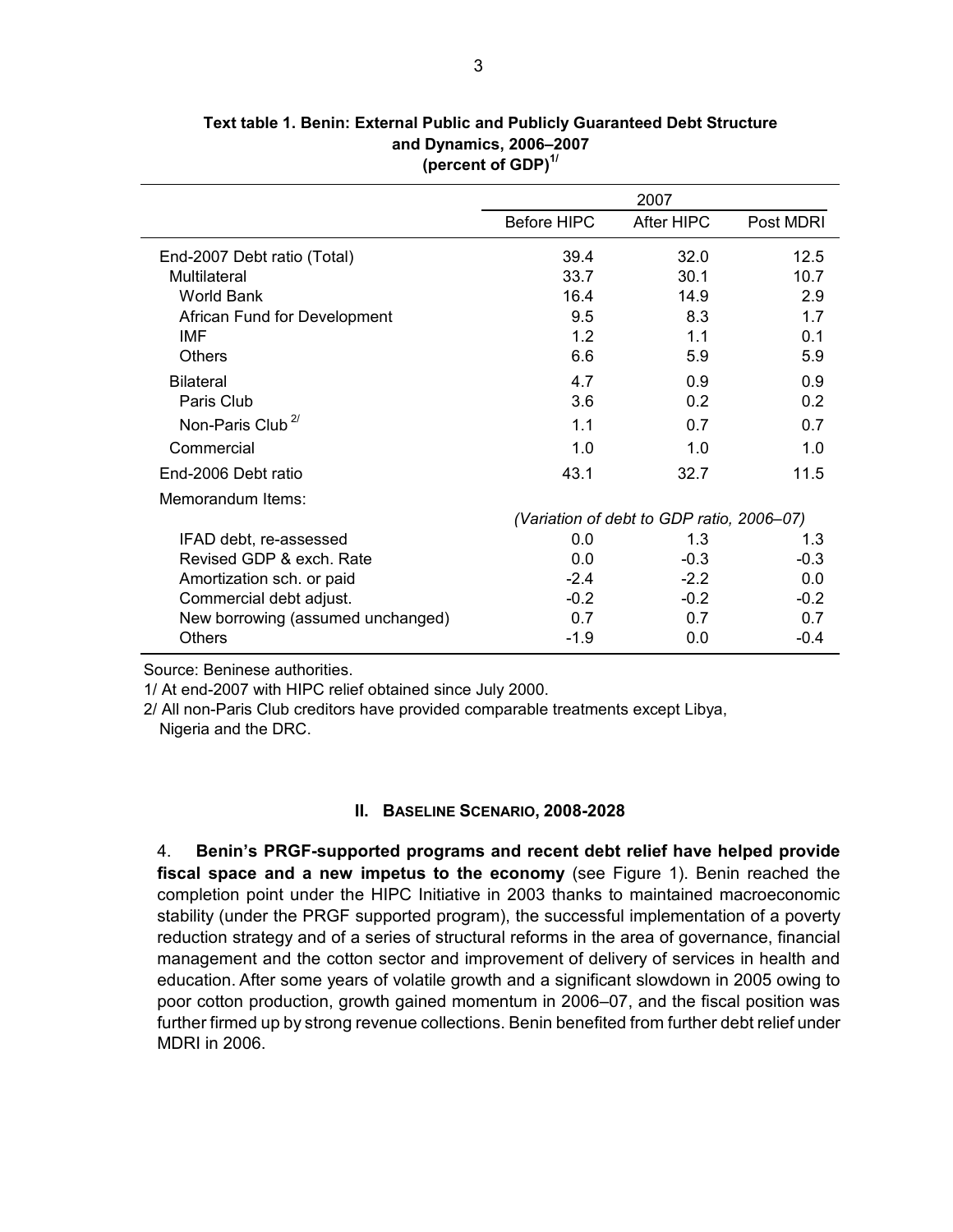

Figure 1. Benin: Debt Relief and Economic Performance, 1998–2007

Source: Beninese authorities and Fund staff estimates.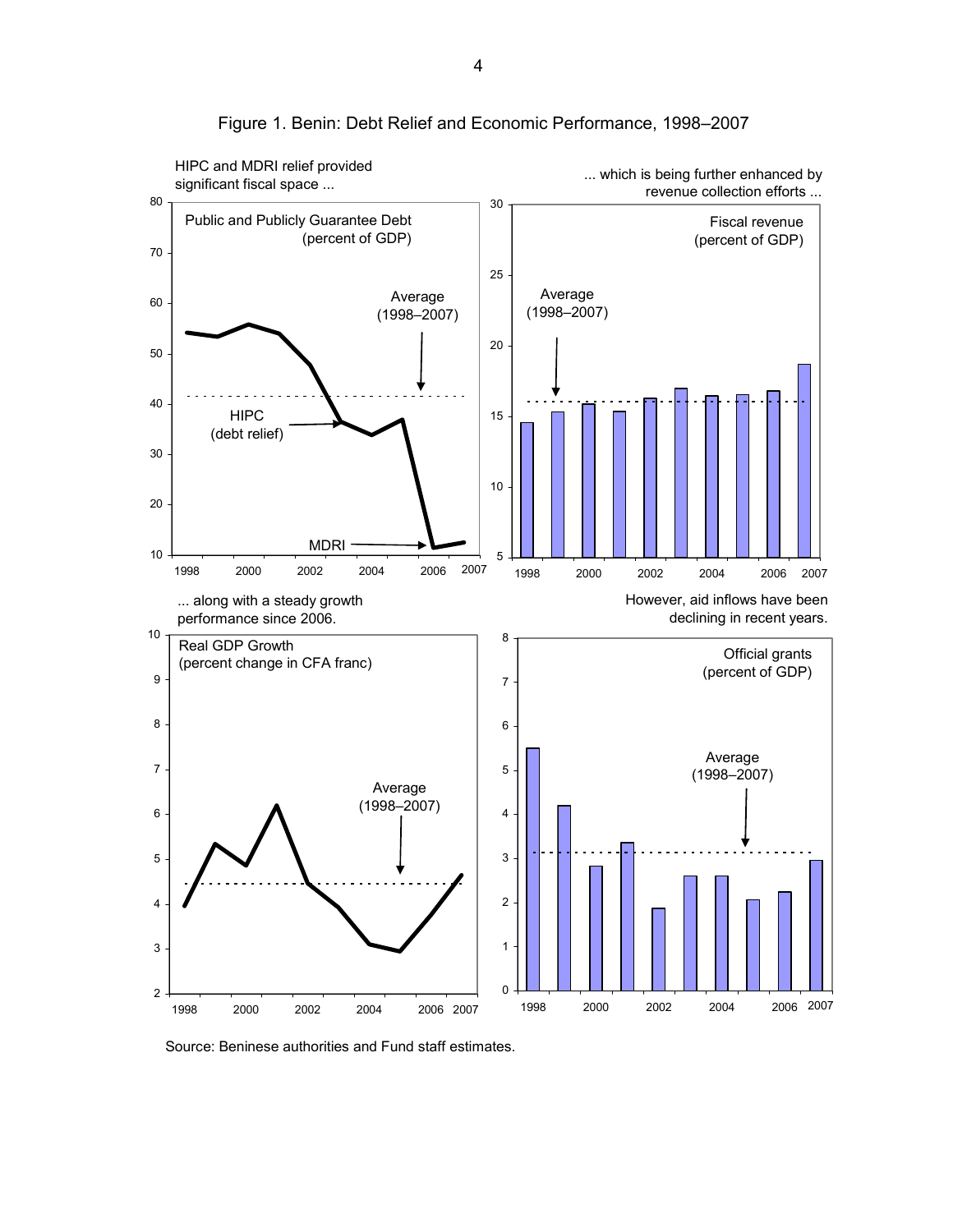<span id="page-4-0"></span>5. **Against this backdrop, the baseline scenario is based on assumptions drawn from both the fifth PRGF review and the World Bank's Country Economic Memorandum (CEM)**. **[3](#page-4-0)** These projections stand in contrast to the authorities' more optimistic scenario (Figure 2). Key assumptions underlying the baseline scenario are as follows:

- ¾ In line with the PRGF-supported program, the **medium-term baseline growth** (2008–13) is expected to reach an average of 5.8 percent. As discussed in the 2006 and 2007 DSAs and mentioned in recent staff reports, the cotton sector is unlikely to reach full capacity because of slippages in reform implementation. Two new developments explain the upward growth revision. The Beninese authorities have allowed the full pass-through of higher international food and fuel prices since July 2008, which could likely result in higher domestic food production in the medium- and long-run than that indicated in the 2006 DSA. Second, private sector activity, including FDI, has recently picked up in early 2008; However, medium-term FDI projections remains prudent.<sup>[4](#page-4-0)</sup>
- ¾ **The global financial crisis poses a significant downside risk**. The baseline is consistent with the latest IMF World Economic Outlook assumptions and projections, including those for growth in Nigeria—an important source of trade and remittances for Benin.<sup>[5](#page-4-0)</sup> FDI is also expected to hold up given ongoing projects and Benin's long-term growth prospects. However, if the global downturn proves protracted, Benin's growth rate would be adversely affected.
- ¾ The **long-run growth** assumptions are consistent with the World Bank's CEM "Constraints to Growth and Potential for Diversification and Innovation" dated June 2008, which implies that Benin could achieve 6 percent real GDP growth in the long-run if key structural reforms are implemented. The macroeconomic fundamentals are expected to improve further thanks to the authorities' efforts to speed up reform implementation.<sup>[6](#page-4-0)</sup> Owing to setbacks in reform implementation in the cotton sector in 2006 and 2007, total cotton production projections are

**Example 2**<br>
<sup>3</sup> Estimates and projections are in CFA francs, unless otherwise indicated.

 $4$  The IMF staff report for the fifth review under the PRGF arrangement discusses the impact of the international financial crisis and global slowdown as well as risks to the macroeconomic outlook. Overall, the staff medium-term outlook, which was discussed with the authorities, is subject to significant downside risks, including reduced demand for exports and a steady fall in FDI.

<sup>&</sup>lt;sup>5</sup> See http://www.imf.org/external/pubs/ft/weo/2008/update/03/index.htm.

 $^6$  The structural reform agenda has been accelerated in recent months. In October 2008, the authorities concluded the privatization of SONAPRA ginneries and Continental Bank-Benin.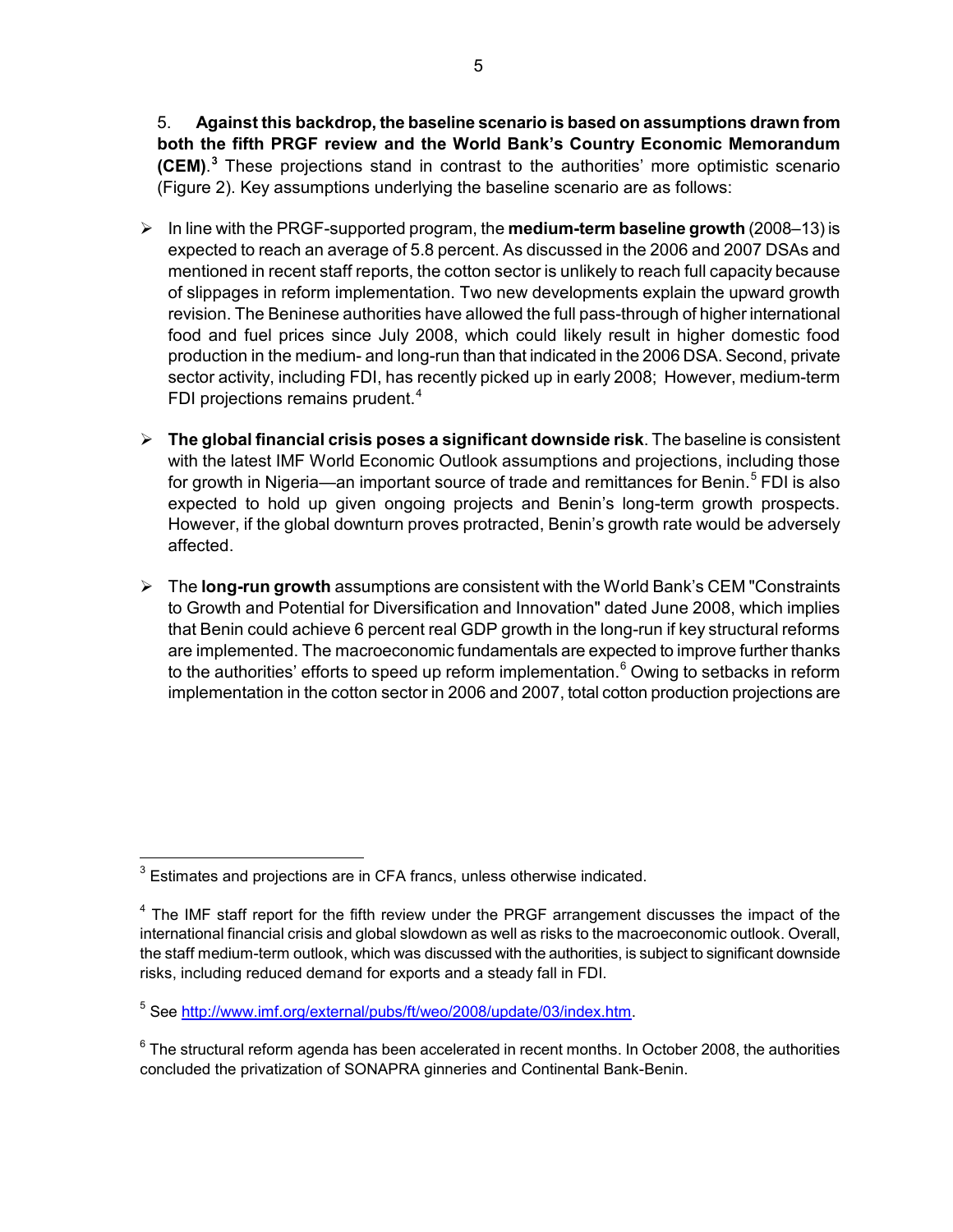

**(p )** Figure 2. Benin: DSA - Selected Assumptions, 2007–13

Source: Beninese authorities and Fund staff estimates.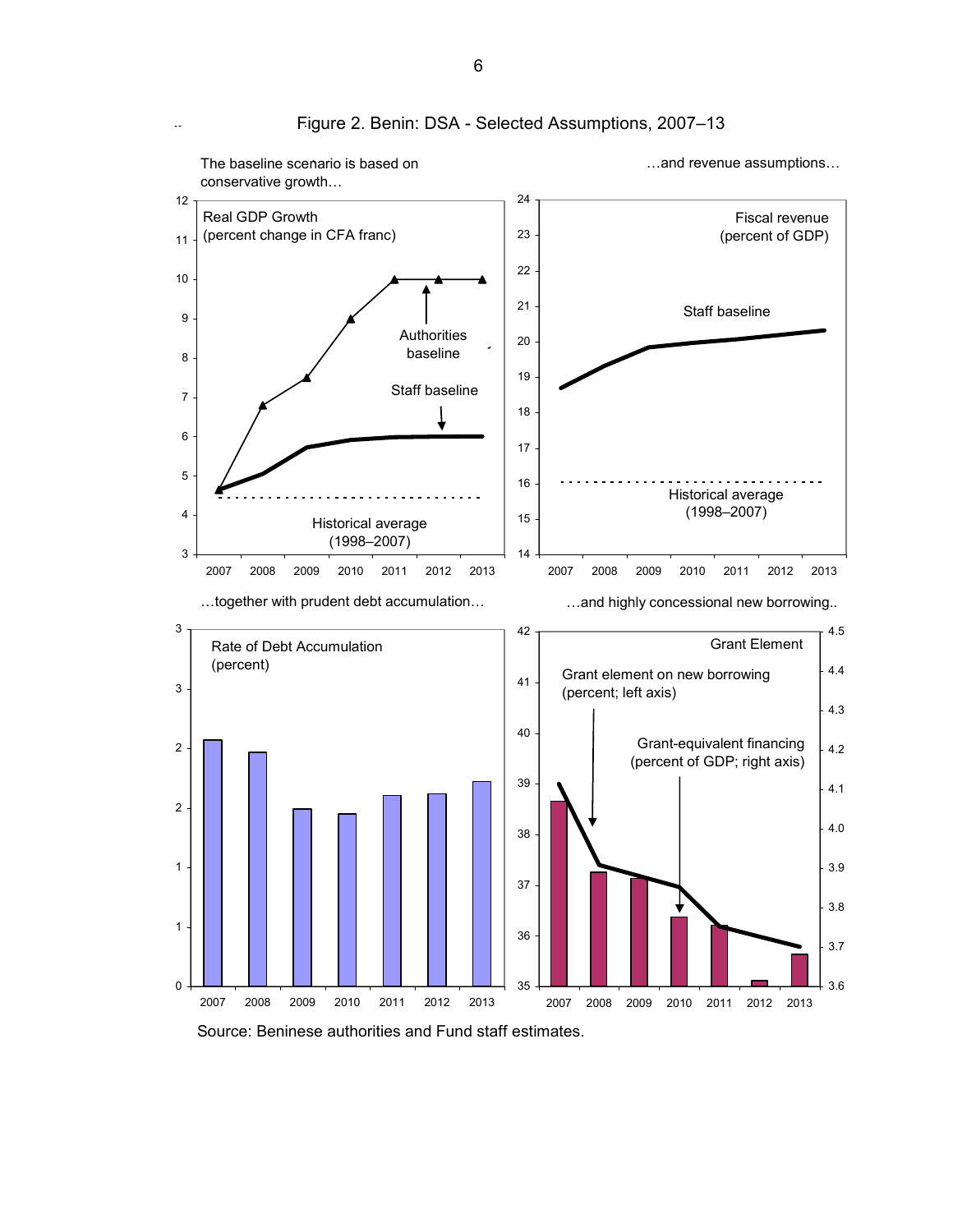<span id="page-6-0"></span>being revised slightly down to 500,000 tons a year by 2028, 100,000 tons short of its potential. However, this relative underperformance is likely to be compensated by higher food production, given the price incentives generated by recent food crisis.

- $\triangleright$  **The public sector would play a key role in the growth process**. The authorities' objective is for Benin to become an emerging economy. In order to achieve this goal, the authorities have underscored the development and rehabilitation of economic and social infrastructure in the framework of their Special Public Works Program (*Programme de Grands Travaux-PGT*). In addition to public investment, the PGT also includes a private-public sector partnership (PPP) framework, which has led recently to a surge in private investment. To the extent that such PPP framework is enhanced through time, the projected long run growth rate of 6 percent will be achievable.<sup>[7](#page-6-0)</sup> However, the downside risk of a protracted global slowdown could lower foreign inflows, including grants, and have a negative impact on the growth outlook.
- ¾ **Inflationary pressures** associated with the recent food and fuel crisis are projected to abate. Based on the current food and oil price shocks, CPI Inflation is projected to reach 8.8 percent in 2008 and fall gradually to 2.8 in 2010 and thereafter as medium- and long-term supply responses will take effect. This would bring inflation in Benin back in line with the WAEMU convergence criterion.
- ¾ In line with the country's development needs, the **primary fiscal deficit** is projected to further deteriorate from 3.6 percent in 2008 to 4.2 percent in 2013 and beyond, despite expected strong revenue collection and prudent expenditure management. The deterioration in the primary fiscal deficit reflects the projected scaling up of public expenditure.
- ¾ The improved **revenue collection** is expected to continue. Tax revenue is projected to rise to an average 17.7 percent of GDP annually in 2008–13, from 16.8 percent in 2007, and increase further to an average 20½ percent in 2014–28. In response to government infrastructure development needs and food and oil price shocks the overall fiscal deficit is projected to deteriorate to 5 percent of GDP in 2008 from 2.3 percent in 2007. As expenditures in public infrastructure are expected to play a key role in sustaining growth over the medium term, the fiscal deficit is projected to stay around 5 percent of GDP on average during the long run.
- ¾ **Import volume** will rise sharply (faster than GDP), growing at an average annual rate of 7.5 percent during 2008–13, and accelerating further to 10 percent on average during 2014– 28. Global demand for Benin's exports is likely to remain moderate. As a result, the **current account deficit** excluding grants will average 7.7 percent of GDP during 2008–13, falling to 6.8 percent of GDP on average during 2014–28.

 $7$  A recent IMF working paper finds a positive correlation between public investment and growth through private sector involvement. See Samake (2008), "Investment and Growth Dynamics: An Empirical Assessment Applied to Benin", IMF Working Paper No. WP/08/120, available at http://www.imf.org/external/pubs/ft/wp/2008/wp08120.pdf.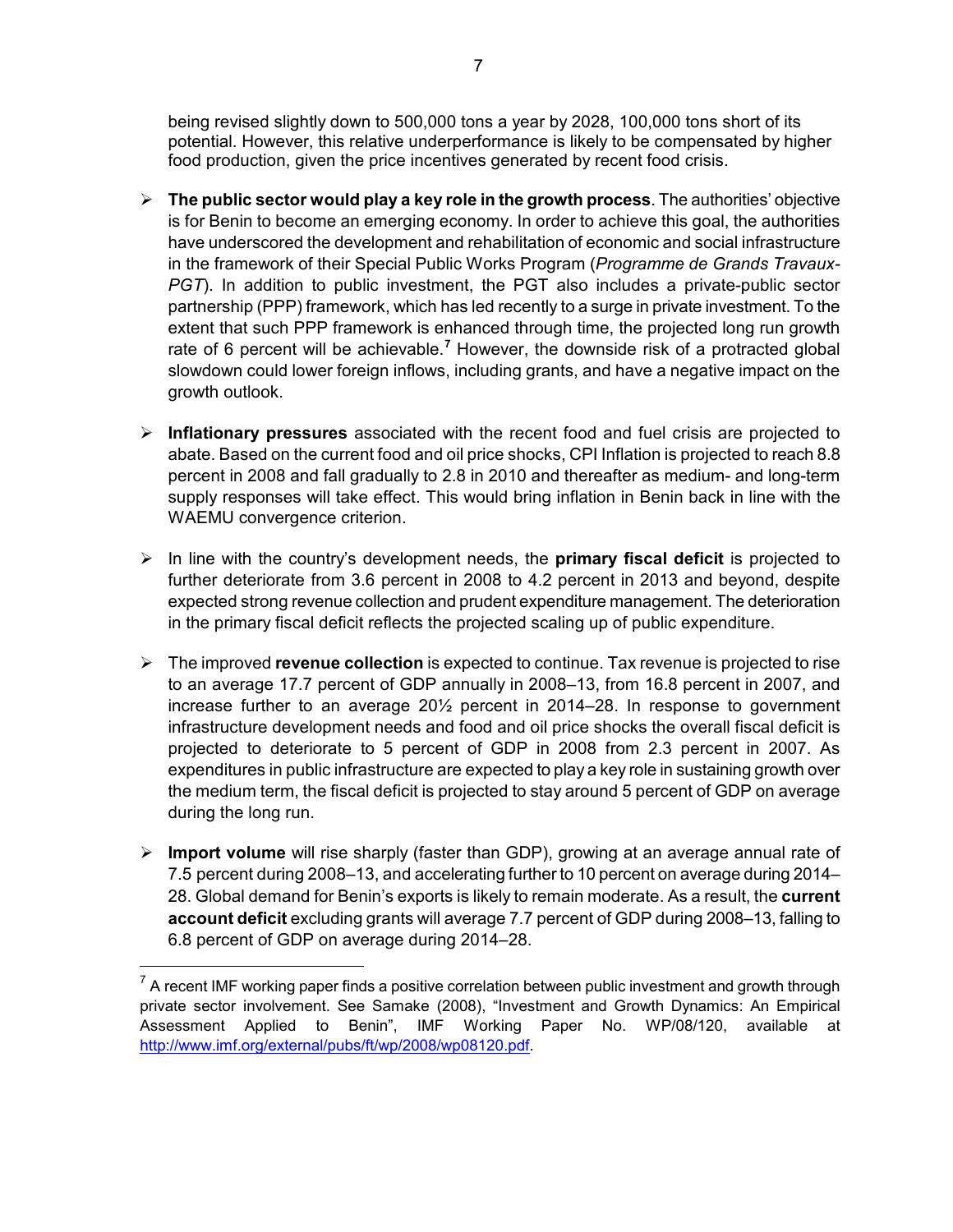- <span id="page-7-0"></span>¾ On the **financing side**, the projected fiscal deficit of about 5 percent of GDP will be financed over the medium term through, on average, (i) net domestic debt of 0.3 percent of GDP; (ii) project grants of 1.7 percent of GDP, and (iii) debt-creating flows (program and project loans) of 3.0 percent of GDP.<sup>[8](#page-7-0)</sup>
- ¾ New (gross) **public external borrowing** (for identified project and program loans and other residual debt-creating flows) is projected to remain broadly unchanged at 3.0 percent of GDP over the medium and long term. The share of multilateral debt in total public external debt is projected to decrease gradually from 85 percent at end-2007 to about 50 percent by 2028. The share of bilateral debts from both Paris and non-Paris Club creditors is expected to increase from 7 percent in 2008 to 48 percent by 2028. Finally, the share of commercial debt will decline from about 8 percent in 2008 to 2 percent in 2028. Average maturity of debt on new loans is projected to be 28.8 years with a grace period of 4.2 years, and an interest rate of 2 percent. Assuming an average discount rate of 5 percent, new loans are expected to have an average grant element of about 35 percent.

6. **The DSA projects that all external debt indicators under the baseline scenario will remain below the indicative thresholds through 2028, as indicated in previous DSAs (Figures 3-5)**. [9](#page-7-0) In particular, the NPV of external debt to GDP ratio is expected to stabilize at around 14 percent over the long run (Text table 2). Accordingly, debt service payments would remain relatively low. However, the NPV of debt-to-exports ratio would get close to its threshold toward the end of the simulation period.

-

 $^8$  Fiscal deficits are assumed fully financed through the following three items: (i) net domestic borrowing; (ii) net external borrowing; and (iii) grants.

 $9$  The LIC debt sustainability framework (DSF) specified in footnote 1 is guided by indicative, countryspecific debt burden thresholds based on the relative strength of a country's policies and institutions. According to the World Bank's Country Policy and Institutional Assessment (CPIA), the average CPIA rate of the last three years rating for Benin is 3.57 (corresponding to the rate of a medium performer). As a result, its thresholds are an NPV of debt-to-GDP ratio of 40 percent, NPV of debt-to-exports ratio of 150 percent, NPV of debt-to-revenue ratio of 250 percent, debt service to exports ratio of 20 percent, and debt service-to-revenue ratio of 30 percent.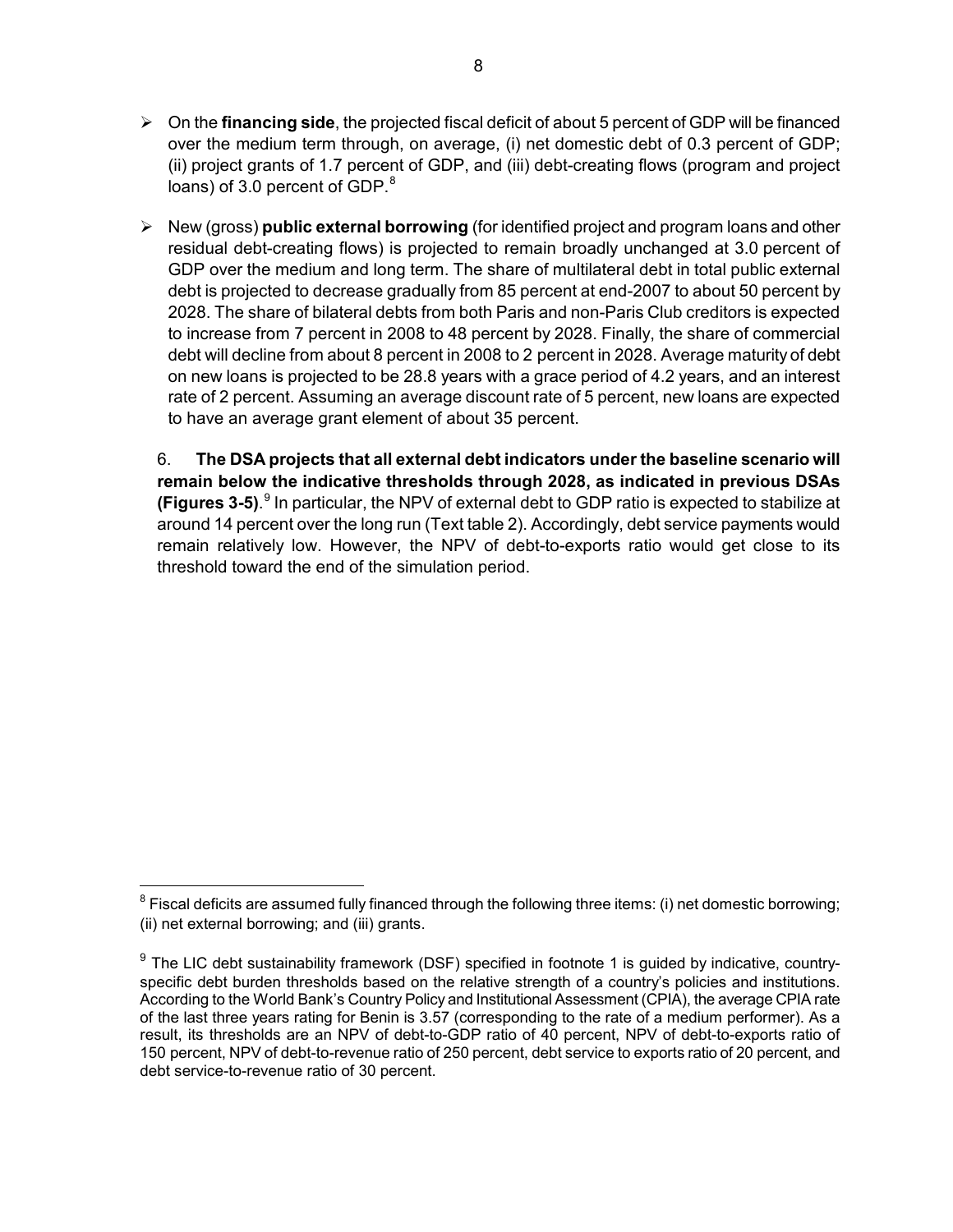|                                      | Indicative    |      |      |      |      | Baseline Scenario |      |      |                          |
|--------------------------------------|---------------|------|------|------|------|-------------------|------|------|--------------------------|
|                                      | thresholds    | 2007 | 2008 | 2009 | 2010 | 2011              | 2012 | 2013 | $2014 - 28$ <sup>1</sup> |
|                                      |               | Act. |      |      |      | Projections       |      |      |                          |
| External                             |               |      |      |      |      |                   |      |      |                          |
| Debt service to revenue              | 30.0          | 2.5  | 3.1  | 2.7  | 2.9  | 3.0               | 3.1  | 2.7  | 4.5                      |
| Debt service to exports              | 20.0          | 4.4  | 5.1  | 4.7  | 5.0  | 5.2               | 5.4  | 4.7  | 7.3                      |
| NPV of Debt to revenue               | 250.0         | 37.7 | 40.4 | 42.9 | 46.5 | 49.5              | 52.2 | 55.0 | 66.5                     |
| NPV of debt to exports               | 150.0         | 66.0 | 65.8 | 74.3 | 79.0 | 84.4              | 90.3 | 95.5 | 108.1                    |
| NPV of debt to GDP                   | 40.0          | 7.8  | 7.8  | 8.5  | 9.3  | 9.9               | 10.5 | 11.2 | 13.5                     |
| Fiscal                               |               |      |      |      |      |                   |      |      |                          |
| Debt service to revenue              |               |      | 3.8  | 5.3  | 5.6  | 5.8               | 6.1  | 5.8  | 8.6                      |
| NPV of debt to revenue               |               |      | 57.1 | 58.2 | 62.5 | 66.4              | 70.1 | 73.4 | 91.1                     |
| NPV of debt to GDP                   |               |      | 12.6 | 13.3 | 14.3 | 15.2              | 16.0 | 16.9 | 21.0                     |
| Memorandum items:                    |               |      |      |      |      |                   |      |      |                          |
| Public Debt to GDP <sup>2</sup><br>ិ | $\cdots$<br>. | 12.5 | 12.6 | 13.6 | 14.8 | 15.7              | 16.5 | 17.3 | 17.9                     |

**Text table 2. Benin: Selected Public Debt Indicators, 2007–28 (percent of GDP, unless otherwise indicated)**

Sources: Beninese authorities; and IMF staff estimates and projections.

<sup>1</sup> Simple average.

 $2$  External public and publicly-guaranteed debt to GDP.

7. **Standard stress tests confirm that only the NPV of debt-to-exports ratio could breach its relevant indicative threshold (Appendix table 2), which also highlights the structural weakness of the export sector.** In most stress tests, including when key variables remain at their historical averages and when new borrowing is contracted on less favorable terms, the NPV of external debt-to-exports ratio would breach the policy indicative threshold of 150 percent. The NPV of debt-to-export ratio, which has continuously been the most vulnerable debt indicator for Benin, confirms that the country's exports are structurally low compared to the size of the economy and vulnerable to both domestic (weakness in the institutional framework of the cotton sector) and external (international cotton price) conditions.

8. **The results of the public debt sustainability analysis reinforce the outcome of the external debt sustainability analysis**. Public debt would be on an upward trend over the next few years before stabilizing at around 22 percent of GDP in NPV terms. Under the baseline, the NPV of external public and publicly-guaranteed debt-to-revenue ratio remains well within the policy-dependent threshold. In addition, the public debt sustainability analysis indicates that if domestic debt accumulation is larger than 0.5 percent of GDP in 2008–28 on average, the government may face increasing difficulties in servicing its domestic debt. In line with the medium- and long-run fiscal targets, this increase will imply an average service payment of about 0.5 percent of GDP annually in 2008–13 and 1.3 percent in 2013–28, which is above the historical average of 0.2 percent of GDP, and may lead to debt service distress.

#### **III. ALTERNATIVE SCENARIOS**

9. **Four alternative scenarios highlight the risks Benin faces in servicing its debt.** All alternative scenarios confirm that the risk of debt distress continues to be moderate; nonetheless, debt ratios move quickly toward the indicative policy-dependent thresholds or breach it for the NPV of debt-to-export ratio. This again underlines Benin's vulnerability to its low export base to service its external debt.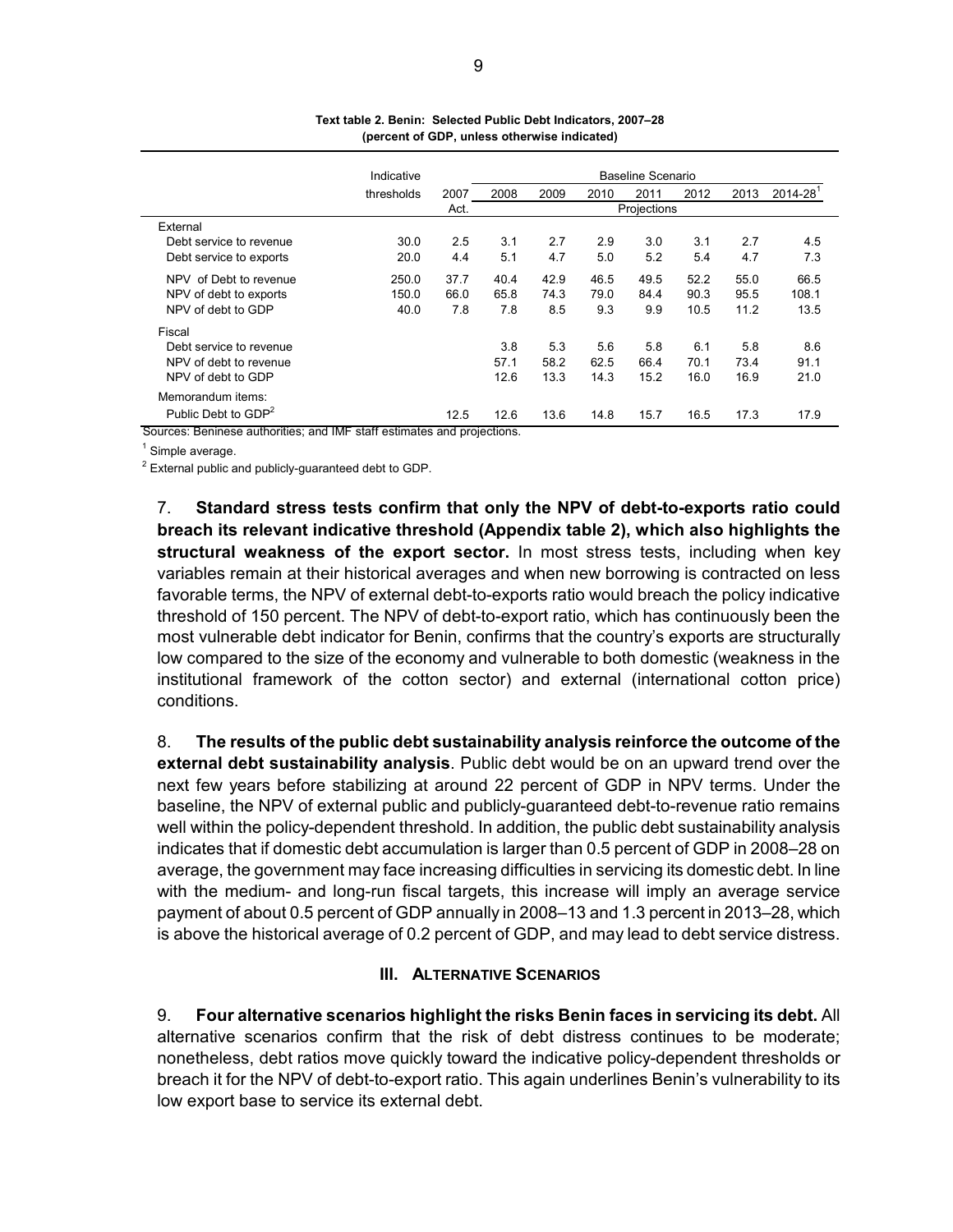- ¾ **No reform scenario (Scenario 1)**. This scenario estimates the impact of further delays in implementing structural reforms and no fiscal adjustment beyond the agreed medium-term fiscal path. In this scenario, the government is not expected to scale back on its development related expenditure and/or current expenditure. As a result, Benin is likely to stay close to its historical macroeconomic performance, including in the cotton sector, to have higher factor costs (e.g., energy bottlenecks), poor export performance, and achieve lower growth compared to the baseline. The result of this scenario suggests that if macrocritical reforms are not implemented, the risk of debt distress could substantially increase, particularly in the outer years (Figure 3). Lower growth would lead to increased financing needs, that would not be met through higher FDI inflows but would require additional borrowing, further aggravating the risk of debt distress.
- ¾ **Real exchange rate depreciation (Scenario 2)**. This scenario, part of the standard DSA bound tests for low-income countries, highlights the implications on debt sustainability of a real exchange rate depreciation. A one-time real exchange rate depreciation would lead to an upward shift in debt ratios and a permanent increase in the debt service. The scenario demonstrates that a real exchange rate depreciation increases the risk of debt distress, as a large share of Benin's debt is denominated in foreign currencies.
- ¾ **Higher domestic financing (Scenario 3)**. This scenario envisages a 20 percent higher domestic share of total financing in the regional bond market for 2008–28. It embodies the authorities' stated policy objective of relying more heavily on the WAEMU bond market to meet their financing requirements in the future. Increasing the share of domestic borrowing worsens all public debt indicators (Figure 4), given the higher domestic interest rates. As a result, cautious domestic borrowing from the WAEMU regional bond market is needed to keep debt ratios stable.
- ¾ **Scaling up scenario (Scenario 4)**. This scenario requested by the United Nations as part of the UN Africa Steering Committee simulates the impact of the doubling of aid to \$85 per person by 2010 as part of the Gleneagles commitments (Box 1). In order to capture the extent of concessionality that would maintain Benin's debt sustainability, for a given amount of aid, two scenarios are simulated: (i) one scenario with 35 percent grant element (consistent with the baseline grant element); and (ii) another with 80 percent grant element. Figure 5 suggests that further aid inflows as projected in the Gleneagles scenario should be highly concessional, so as not to deteriorate debt sustainability. A grant element of about 60 percent would barely be sufficient to keep the debt ratios below the policy dependent thresholds.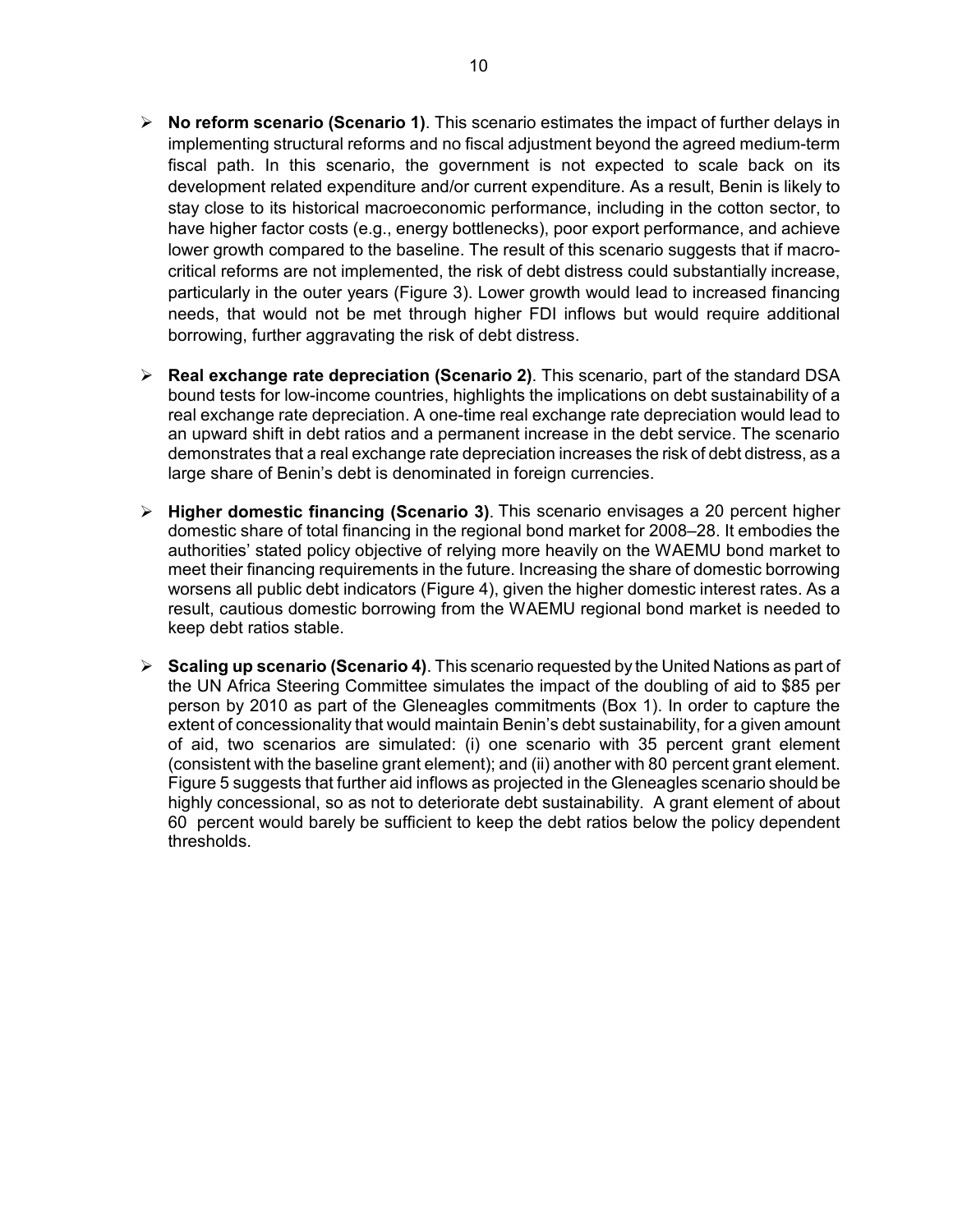

under Alternative Scenarios, 2008–28 Except the scenario 3, which assumes a shift in external borrowing to domestic market, ...

Figure 3. Benin: Indicators of Public and Publicly Guarantee External Debt

Source: Beninese authorities and Fund staff estimates.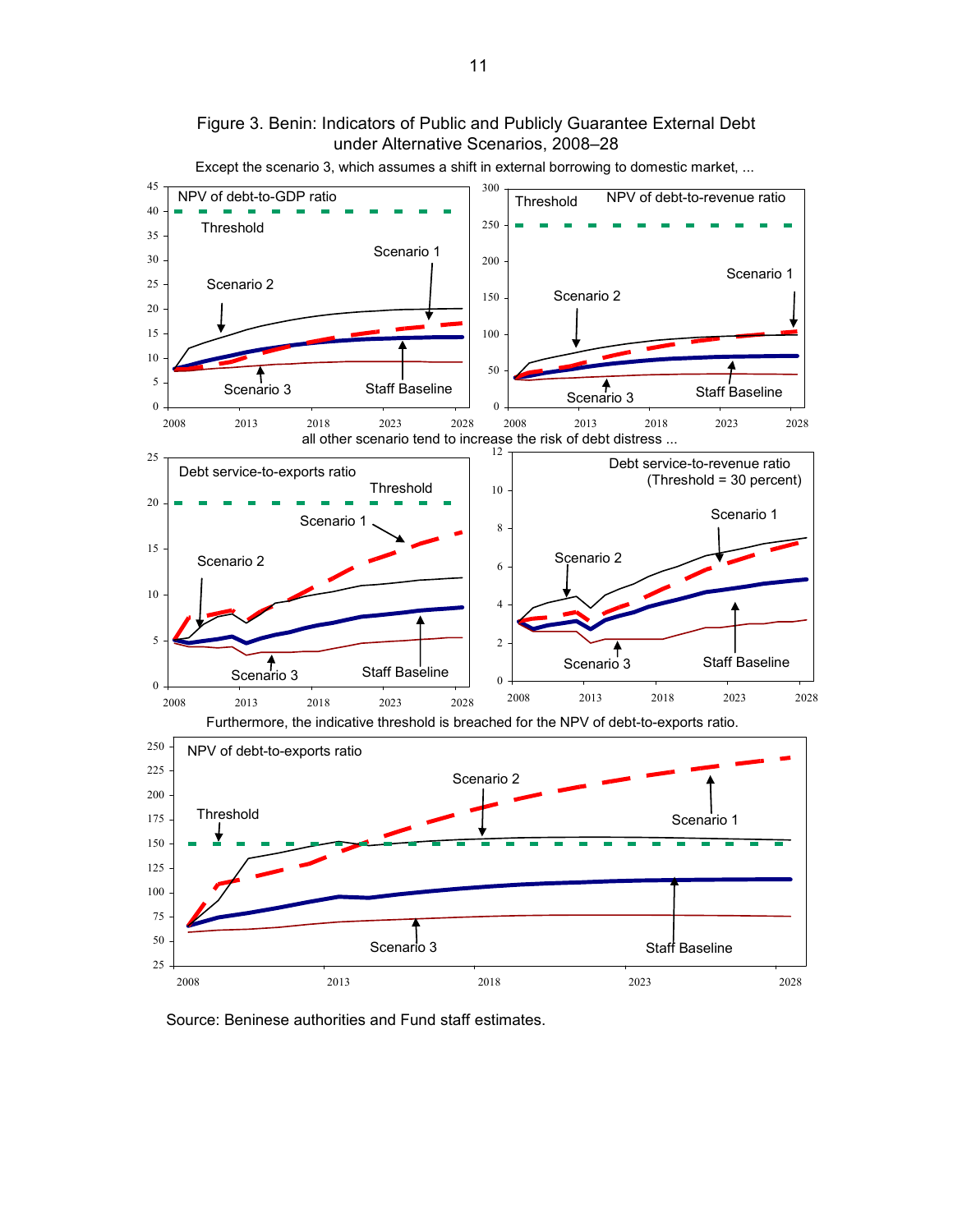

0

On public debt dynamics, scenario 3 shows a relative higher risk of debt distress ....

2008 2010 2012 2014 2016 2018 2020 2022 2024 2026 2028

10

2008 2010 2012 2014 2016 2018 2020 2022 2024 2026 2028

Source: Beninese authorities and Fund staff estimates.

Figure 4. Benin: Indicators of Public Debt under Alternative Scenarios, 2008–28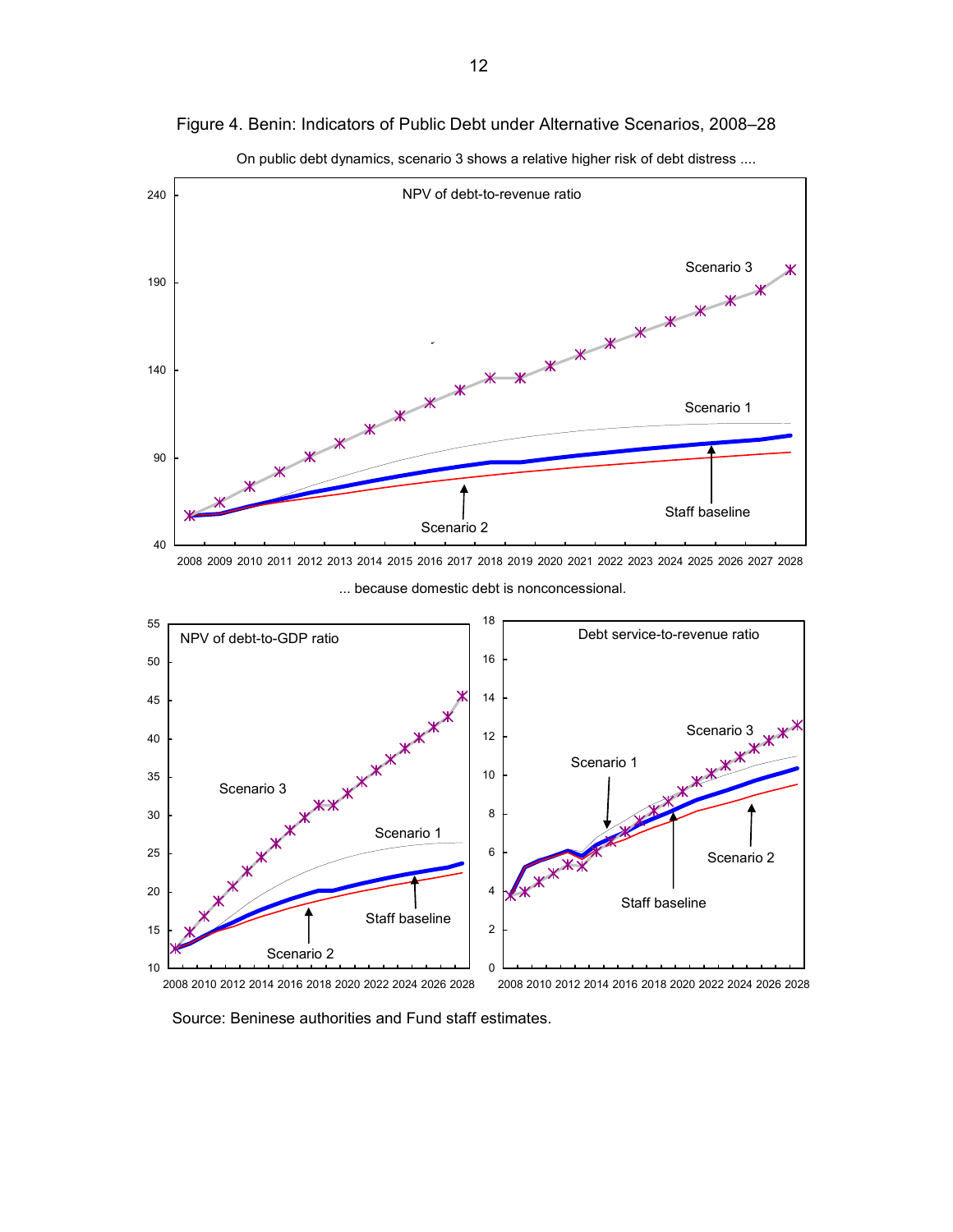

Figure 5. Benin: Indicators of Public and Publicly Guarantee External Debt– Staff Baseline vs Gleneagles Scenarios, 2007-28<sup>1/</sup>

Source: Beninese authorities and Fund staff estimates.

1/ The Gleneagles scenario endogenously integrates the impact of the scaling up on economic fundamentals, including growth, inflation, the exchange rate, fiscal revenue, and exports. It assumes an increase in aid from an estimated \$42 per person in 2007 to \$85 per person by 2010. That would imply an additional aid inflows of 2.4 percent of GDP on average in 2008–10.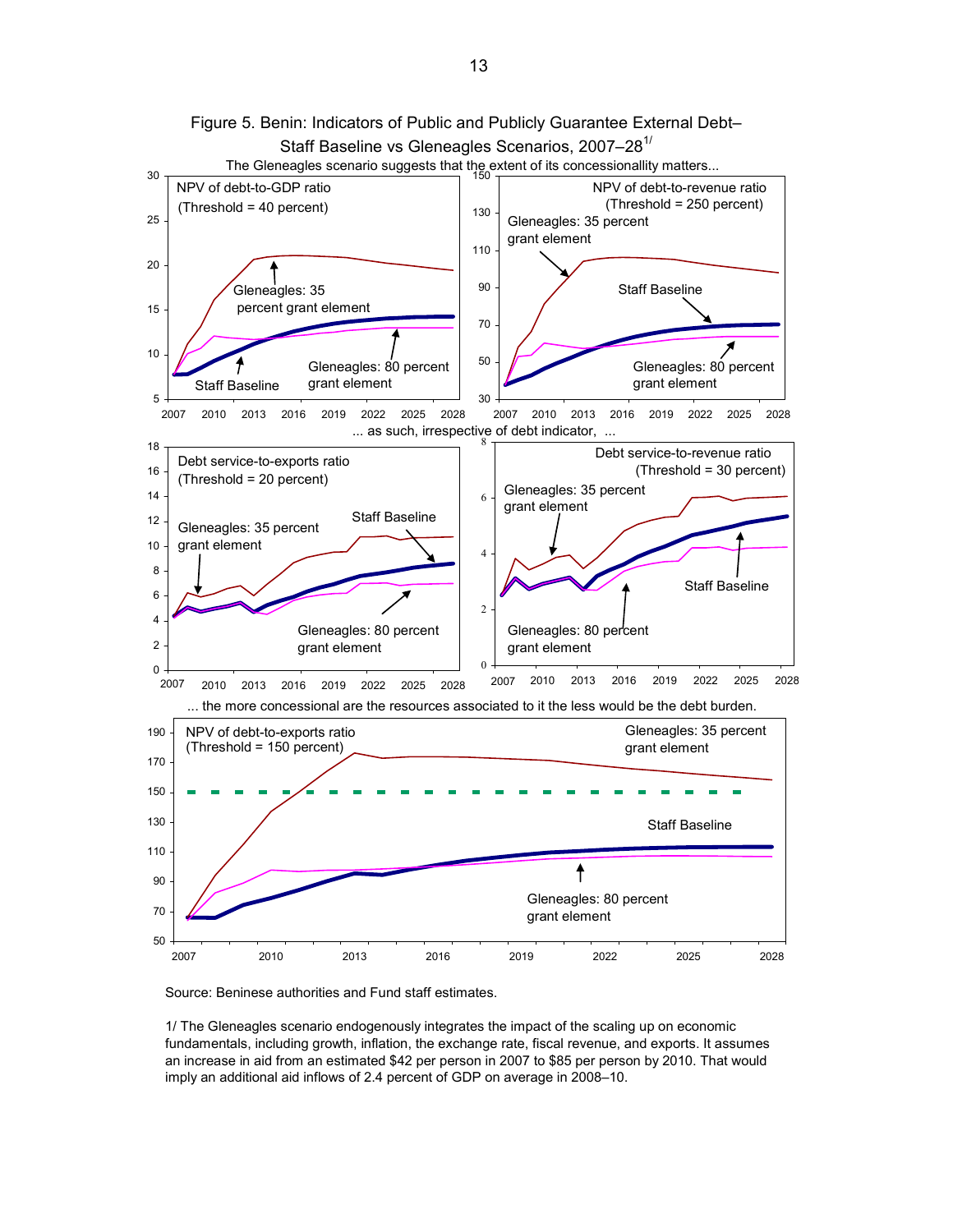# **Box 1. The Scaling Up Scenario[10](#page-13-0)**

<span id="page-13-0"></span>This scaling up scenario describes the impact of doubling aid to Benin by 2010, in line with the commitments taken by the international community at the Gleneagles Summit in 2005 to double aid to Africa in order to make progress towards the achievements of the Millennium Development Goals (MDGs). The scenario employs two dynamic stochastic general equilibrium (DSGE) models to analyze the macroeconomic impact of the Gleneagles commitment for Benin. The model assumes that additional aid will be fully absorbed and spent across economic sectors.

The analysis suggests that the additional aid inflows (averaging 2.4 percent of GDP in 2008–10, and 2.0 percent of GDP in 2011–15) can be accommodated under the authorities' Fund-supported program without major disruptions to macroeconomic stability, provided the inflows are highly concessional and used effectively. The model implies, on average, 0.3 percent and 1.1 percent additional real growth in 2008–10 and 2011–15. The model also suggests higher growth beyond 2015 as higher skilled and healthier individuals enter the labor force. There are, however, significant risks associated with administrative and absorption capacity which would limit the impact on growth and poverty reduction of the additional aid inflows.

10. **The alternative scenarios also suggest risks of fiscal sustainability through higher domestic debt.** With domestic debt accumulating at a 0.5 percent of GDP annual pace, the three debt ratios (NPV of debt-to-GDP, NPV of debt-to-revenue, debt service-to-revenue) increase rapidly.<sup>[11](#page-13-0)</sup> Furthermore, scenarios 1 and 3 suggest higher debt distress than the other scenarios. This, coupled with the potential quasi-fiscal losses from public enterprises, could further raise the risk of public debt sustainability.

## **IV. CONCLUDING REMARKS**

11. **In line with previous findings, this DSA confirms that Benin's risk of debt distress remains moderate.** Except in the scaling-up scenario, only the NPV of debt-toexport ratio in the alternative scenarios breaches the indicative policy-dependent thresholds, while other debt ratios remain below the indicative thresholds. The alternative scenarios though demonstrate that there is significant risk of debt distress from a no-reform scenario, a real exchange rate depreciation, a switch to domestic borrowing financing, and a scaling up of aid that is only moderately concessional. The authorities agreed with these findings.

## 12. **This DSA leads to the following policy implications for the Beninese authorities to consider:**

## ¾ **Structural reforms are essential to increase growth over the medium- to long-run and avoid future debt distress**. As shown in the no-reform scenario, the longer reforms take,

 $^{10}$  See IMF policy paper "The Macroeconomics of Scaling-Up Aid: The Cases of Benin, Niger, and Togo" (http://www.imf.org/external/pp/longres.aspx?id=4283) and the forthcoming working paper by Mongardini and Samake "The Macroeconomic of Scaling Up Aid: The Gleneagles Initiative for Benin."

 $11$  The staff recommendation of limiting net domestic debt issues to 0.5 percent of GDP is driven by public debt sustainability considerations, based on the debt dynamics associated with the baseline scenario.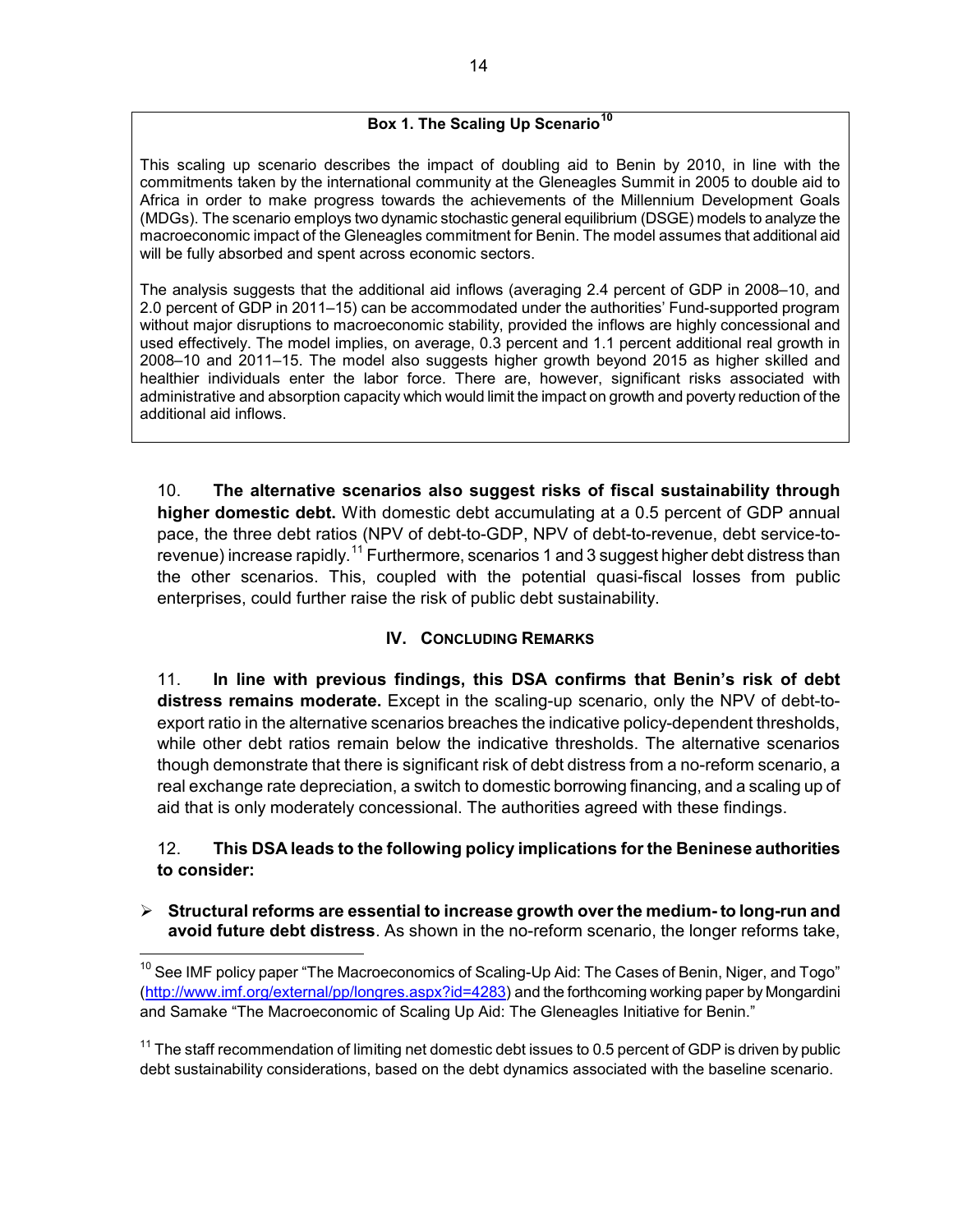<span id="page-14-0"></span>the higher Benin's financing needs will be, implying a higher risk of debt distress. Furthermore, Benin's debt sustainability is vulnerable to a real exchange rate depreciation. This suggests that, as indicated in the 2008 IMF Article IV Staff Report (Country Report No. 08/230), only the implementation of structural reform can safeguard Benin's external stability. In this regard, the authorities should consider reducing this vulnerability by relying more on domestic revenue to finance expenditures, and reduce their recourse to external financing. When available, external financing should be sought only on highly concessional terms.

- ¾ **A shift to a higher share of domestic financing risks undermining the debt outlook over the medium- to long-term**. A heavier reliance on domestic financing has its costs (in the form of higher interest rates) and could represent a risk to fiscal sustainability if it exceeds the limit identified in the DSA of 0.5 percent of GDP annually.
- ¾ **The envisaged scaling up of aid under the Gleneagles scenarios should be based on highly concessional financing in order to avoid increasing Benin's risk of debt distress**. A grant element of 35 percent, as under the program threshold under the PRGF arrangement, could result in a high risk of debt distress. The scaling up should therefore be mainly financed through grants and highly concessional lending.

13. **Overall, staff recommends that consideration be given to a public debt strategy that limits the risk of debt distress and thus avoids a return to an unsustainable debt burden**. In this regard, staff suggests targeting the speed and concessionality of debt accumulation, ensuring that external debt be contracted only on highly concessional terms, and choosing the appropriate composition between external and domestic financing to safeguard debt sustainability.

14. **The authorities broadly concurred with the thrust of the analysis and its findings**. [12](#page-14-0) They expressed concern, though, about the limited concessional external financing available to scale up infrastructure spending over the coming years. They therefore indicated the need to resort to nonconcessional domestic financing as a last resort when concessional external financing falls short of Benin's development needs.

<sup>&</sup>lt;sup>12</sup> The CNE has prepared the first national DSA to be included in the 2009 budget. Preparation of individual national DSAs is a recent recommendation for CFA franc countries by the *Pôle-Dette.* Following the recommendation of *Pôle-Dette*, the WAEMU issued a regulation on external borrowing: "Règlement n° 09/2007/CM/UEMOA portant cadre de référence de la politique d'endettement public et de gestion de la dette publique dans les Etats membres de l'UEMOA."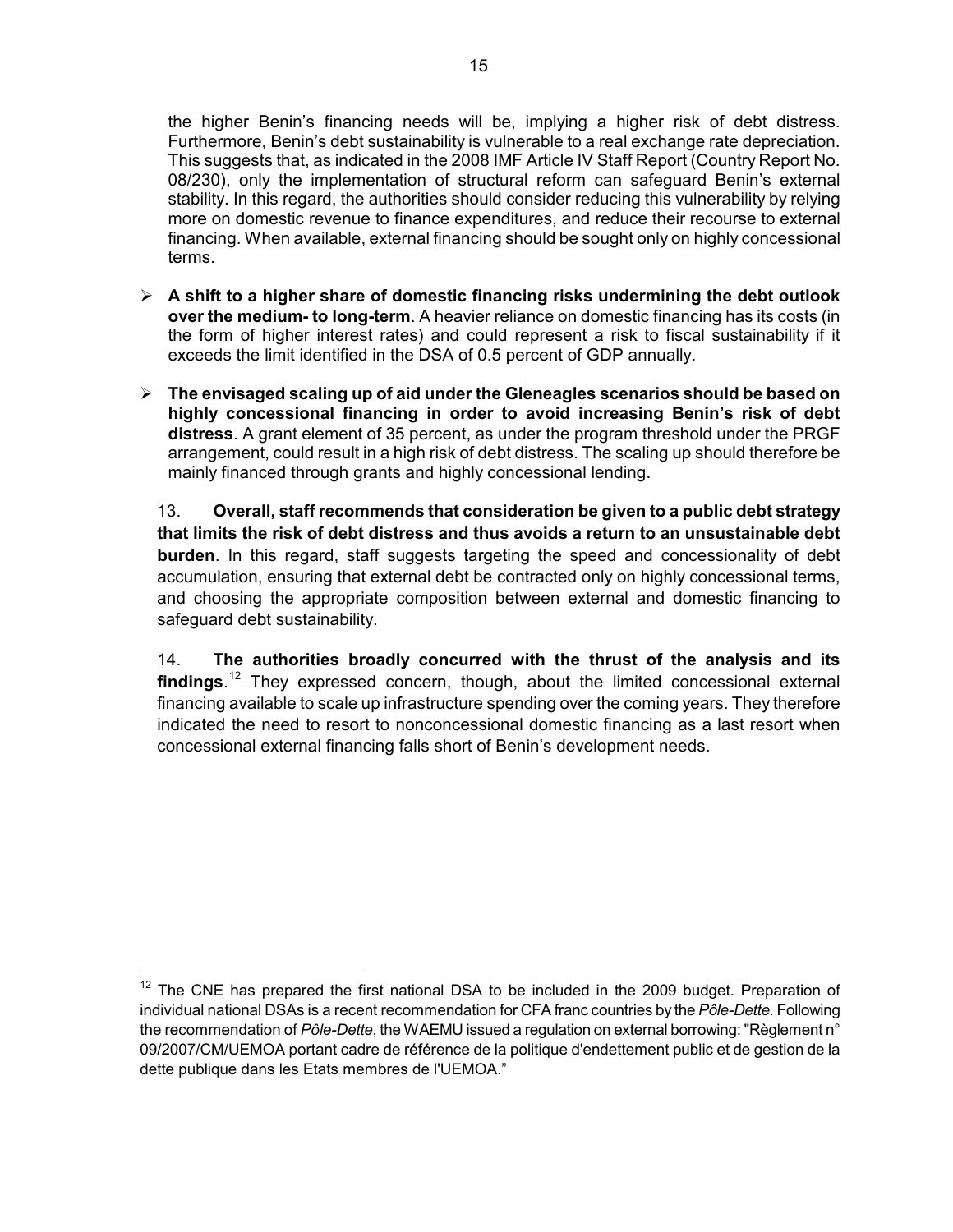|                                                                            |                  | Actual            |           |          |          | Projections |          |          |          |          |          |                    |         |
|----------------------------------------------------------------------------|------------------|-------------------|-----------|----------|----------|-------------|----------|----------|----------|----------|----------|--------------------|---------|
|                                                                            |                  | 2006              |           |          |          |             |          |          |          |          |          |                    |         |
|                                                                            | 2005             |                   | 2007      | 2008     | 2009     | 2010        | 2011     | 2012     | 2013     | 2018     | 2028     | 2008-13<br>Average | 2014-28 |
|                                                                            |                  |                   |           |          |          |             |          |          |          |          |          |                    |         |
| External debt (nominal) 1/                                                 | 36.9             | 12.2              | 13.2      | 13.0     | 13.9     | 15.0        | 15.8     | 16.5     | 17.3     | 19.7     | 20.6     |                    |         |
| o/w public and publicly guaranteed (PPG)                                   | 36.9             | 11.5              | 12.5      | 12.6     | 13.6     | 14.8        | 15.7     | 16.5     | 17.3     | 19.7     | 20.6     |                    |         |
| Change in external debt                                                    | 3.1              | $-24.7$           | 1.0       | $-0.2$   | 0.9      | 1.0         | 0.8      | 0.7      | 0.8      | 0.3      | 0.0      |                    |         |
|                                                                            | 0.5              | 0.3               | 3.0       | 6.3      | 5.2      | 4.4         | 4.4      | 4.3      | 3.8      | 3.5      | 3.3      |                    |         |
| Identified net debt-creating flows<br>Non-interest current account deficit | 5.2              | 5.3               | 6.5       | 9.6      | 7.9      | 6.6         | 6.0      | 5.8      | 5.2      | 5.2      | 5.1      | 6.9                | 5.1     |
|                                                                            | 9.4              | 11.3              | 12.2      | 15.1     | 13.3     | 12.0        | 11.3     | 11.0     | 10.5     | 11.3     | 11.3     |                    |         |
| Deficit in balance of goods and services                                   | 12.9             |                   | 11.8      |          | 11.4     | 11.7        | 11.8     |          |          | 12.4     |          |                    |         |
| Exports                                                                    |                  | 11.3              |           | 11.9     |          |             |          | 11.7     | 11.7     |          | 12.6     |                    |         |
| Imports                                                                    | 22.3             | 22.6              | 24.0      | 27.0     | 24.8     | 23.7        | 23.1     | 22.6     | 22.3     | 23.8     | 23.9     |                    |         |
| Net current transfers (negative = inflow)                                  | $-4.8$           | $-6.2$            | $-6.0$    | $-5.7$   | $-5.6$   | $-5.6$      | $-5.6$   | $-5.4$   | $-5.6$   | $-6.2$   | $-6.2$   | $-5.6$             | $-6.2$  |
| o/w official                                                               | $-2.0$           | $-3.1$            | $-2.8$    | $-2.7$   | $-2.7$   | $-2.6$      | $-2.5$   | $-2.4$   | $-2.6$   | $-2.8$   | $-3.4$   |                    |         |
| Other current account flows (negative = net inflow)                        | 0.6              | 0.2               | 0.3       | 0.2      | 0.2      | 0.2         | 0.2      | 0.2      | 0.2      | 0.0      | 0.0      |                    |         |
| Net FDI (negative = inflow)                                                | $-2.2$           | $-2.8$            | $-1.9$    | $-3.0$   | $-2.2$   | $-1.7$      | $-1.1$   | $-0.9$   | $-0.8$   | $-0.8$   | $-1.0$   | $-1.6$             | $-0.9$  |
| Endogenous debt dynamics 2/                                                | $-2.5$           | $-2.3$            | $-1.6$    | $-0.3$   | $-0.5$   | $-0.5$      | $-0.6$   | $-0.6$   | $-0.6$   | $-0.8$   | $-0.8$   |                    |         |
| Contribution from nominal interest rate                                    | 0.2              | 0.4               | 0.2       | 0.2      | 0.2      | 0.2         | 0.2      | 0.2      | 0.3      | 0.3      | 0.3      |                    |         |
| Contribution from real GDP growth                                          | $-0.9$           | $-1.3$            | $-0.5$    | $-0.5$   | $-0.7$   | $-0.8$      | $-0.8$   | $-0.9$   | $-0.9$   | $-1.1$   | $-1.1$   |                    |         |
| Contribution from price and exchange rate changes                          | $-1.8$           | $-1.4$            | $-1.3$    | $\cdots$ | $\cdots$ | $\ldots$    | $\cdots$ | $\cdots$ | $\cdots$ | $\cdots$ | $\cdots$ |                    |         |
| Residual (3-4) 3/                                                          | 2.6              | $-25.0$           | $-2.0$    | $-6.5$   | $-4.3$   | $-3.4$      | $-3.5$   | $-3.5$   | $-3.0$   | $-3.2$   | $-3.3$   |                    |         |
| o/w exceptional financing                                                  | $-2.1$           | $-2.2$            | $-3.0$    | 0.0      | 0.0      | 0.0         | 0.0      | 0.0      | 0.0      | 0.0      | 0.0      |                    |         |
| PV of external debt 4/                                                     | $\cdots$         | $\cdots$          | 8.4       | 8.2      | 8.8      | 9.5         | 10.1     | 10.6     | 11.2     | 13.2     | 14.3     |                    |         |
| In percent of exports                                                      |                  | $\ldots$          | 71.4      | 69.3     | 77.0     | 80.9        | 85.6     | 90.8     | 95.5     | 106.2    | 113.4    |                    |         |
| PV of PPG external debt                                                    | $\cdots$         | $\cdots$          | 7.8       | 7.8      | 8.5      | 9.3         | 9.9      | 10.5     | 11.2     | 13.2     | 14.3     |                    |         |
| In percent of exports                                                      |                  | $\cdots$          | 66.0      | 65.8     | 74.3     | 79.0        | 84.4     | 90.3     | 95.5     | 106.2    | 113.4    |                    |         |
| In percent of government revenues                                          |                  |                   | 37.7      | 40.4     | 42.9     | 46.5        | 49.5     | 52.2     | 55.0     | 65.0     | 70.2     |                    |         |
| Debt service-to-exports ratio (in percent)                                 | $\ddotsc$<br>5.1 | $\cdots$<br>198.7 | 4.7       | 6.0      | 5.6      | 5.8         | 5.9      | 6.1      | 5.2      | 6.7      | 8.6      |                    |         |
| PPG debt service-to-exports ratio (in percent)                             | 5.1              | 198.7             | 4.4       | 5.1      | 4.7      | 5.0         | 5.2      | 5.4      | 4.7      | 6.7      | 8.6      |                    |         |
| PPG debt service-to-revenue ratio (in percent)                             | 4.0              | 133.9             | 2.5       | 3.1      | 2.7      | 2.9         | 3.0      | 3.1      | 2.7      | 4.1      | 5.3      |                    |         |
|                                                                            |                  |                   |           | 0.5      | 0.5      | 0.5         | 0.5      |          |          | 0.9      | 2.2      |                    |         |
| Total gross financing need (Billions of U.S. dollars)                      | 0.2              | 1.2               | 0.3       |          |          |             |          | 0.5      | 0.5      |          |          |                    |         |
| Non-interest current account deficit that stabilizes debt ratio            | 2.1              | 30.0              | 5.5       | 9.8      | 7.0      | 5.6         | 5.2      | 5.0      | 4.4      | 4.8      | 5.1      |                    |         |
| Key macroeconomic assumptions                                              |                  |                   |           |          |          |             |          |          |          |          |          |                    |         |
| Real GDP growth (in percent)                                               | 2.9              | 3.8               | 4.6       | 5.1      | 5.7      | 5.9         | 6.0      | 6.0      | 6.0      | 6.0      | 6.0      | 5.8                | 6.0     |
| GDP deflator in US dollar terms (change in percent)                        | 5.6              | 3.9               | 12.0      | 18.7     | 3.3      | 1.3         | 3.4      | 3.4      | 3.4      | 3.5      | 3.6      | 5.6                | 3.5     |
| Effective interest rate (percent) 5/                                       | 0.8              | 1.2               | 2.2       | 2.3      | 1.8      | 1.8         | 1.8      | 1.7      | 1.7      | 1.7      | 1.8      | 1.8                | 1.8     |
| Growth of exports of G&S (US dollar terms, in percent)                     | $-2.1$           | $-5.3$            | 21.7      | 25.7     | 5.4      | 10.1        | 9.8      | 8.8      | 10.0     | 9.8      | 9.9      | 11.6               | 10.2    |
| Growth of imports of G&S (US dollar terms, in percent)                     | $-8.8$           | 9.5               | 24.0      | 40.3     | 0.3      | 2.8         | 6.8      | 7.4      | 7.7      | 9.7      | 9.8      | 10.9               | 10.3    |
| Grant element of new public sector borrowing (in percent)                  | $\ddotsc$        | $\cdots$          | $\ddotsc$ | 37.4     | 37.2     | 37.0        | 36.2     | 36.0     | 35.8     | 34.8     | 32.7     | 36.6               | 34.2    |
| Government revenues (excluding grants, in percent of GDP)                  | 16.5             | 16.8              | 20.6      | 19.3     | 19.8     | 20.0        | 20.1     | 20.2     | 20.3     | 20.3     | 20.3     |                    | 20.3    |
| Aid flows (in Billions of US dollars) 7/                                   | 0.1              | 0.1               | 0.2       | 0.4      | 0.6      | 0.8         | 1.0      | 1.3      | 1.5      | 3.3      | 9.7      |                    |         |
| o/w Grants                                                                 | 0.1              | 0.1               | 0.2       | 0.2      | 0.2      | 0.2         | 0.3      | 0.3      | 0.3      | 0.5      | 1.2      |                    |         |
| o/w Concessional loans                                                     | 0.0              | 0.0               | 0.0       | 0.2      | 0.4      | 0.5         | 0.8      | 1.0      | 1.2      | 2.8      | 8.5      |                    |         |
| Grant-equivalent financing (in percent of GDP) 8/                          | $\cdots$         | $\cdots$          | 3.0       | 3.9      | 3.9      | 3.8         | 3.8      | 3.6      | 3.7      | 3.7      | 3.6      | 3.8                | 3.6     |
| Grant-equivalent financing (in percent of external financing) 8/           | $\ddotsc$        | $\cdots$          | 100.0     | 68.2     | 71.4     | 71.1        | 69.5     | 68.6     | 69.1     | 68.7     | 67.7     | 69.7               | 68.4    |
| <b>Memorandum items:</b>                                                   |                  |                   |           |          |          |             |          |          |          |          |          |                    |         |
| Nominal GDP (Billions of US dollars)                                       | 4.4              | 4.7               | 5.6       | 6.9      | 7.6      | 8.1         | 8.9      | 9.8      | 10.7     | 17.0     | 43.0     |                    |         |
| Nominal dollar GDP growth                                                  | 8.7              | 7.8               | 17.2      | 24.7     | 9.2      | 7.3         | 9.6      | 9.6      | 9.6      | 9.7      | 9.8      | 11.7               | 9.7     |
| PV of PPG external debt (in Billions of US dollars)                        |                  |                   | 0.4       | 0.5      | 0.6      | 0.8         | 0.9      | 1.0      | 1.2      | 2.2      | 6.1      |                    |         |
| (PVt-PVt-1)/GDPt-1 (in percent)                                            |                  |                   |           | 2.0      | 1.5      | 1.5         | 1.6      | 1.6      | 1.7      | 1.6      | 1.4      | 1.6                | 1.5     |

Appendix Table 1. Benin: External Debt Sustainability Framework, Baseline Scenario, 2005-2028 1/ (In percent of GDP, unless otherwise indicated) 1/

Source: Staff simulations.e de la construcción de la construcción de la construcción de la construcción de la construcción de la construcción<br>De la construcción de la construcción de la construcción de la construcción de la construcción de la const

 $\overline{\phantom{a}}$ 

1/ Includes both public and private sector external debt.

2/ Derived as [r - g - r(1+g)]/(1+g+r+gr) times previous period debt ratio, with r = nominal interest rate; g = real GDP growth rate, and r = growth rate of GDP deflator in U.S. dollar terms.

3/ Includes exceptional financing (i.e., changes in arrears and debt relief); changes in gross foreign assets; and valuation adjustments. For projections also includes contribution from price and exchange rate changes.

4/ Assumes that PV of private sector debt is equivalent to its face value.

5/ Current-year interest payments divided by previous period debt stock.

6/ Historical averages and standard deviations are generally derived over the past 10 years, subject to data availability.

7/ Defined as grants, concessional loans, and debt relief.

8/ Grant-equivalent financing includes grants provided directly to the government and through new borrowing (difference between the face value and the PV of new debt).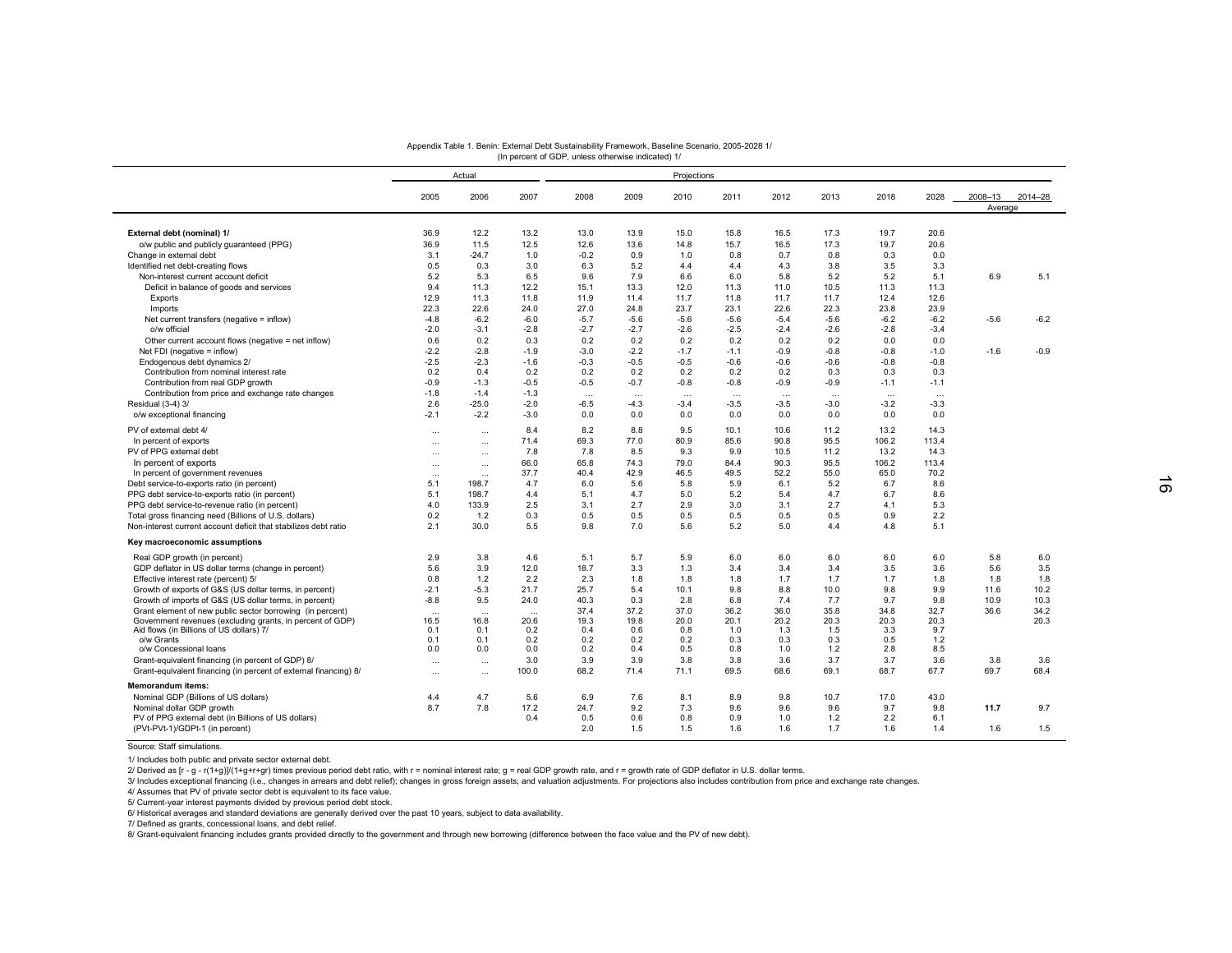# Appendix Table 2.Benin: Sensitivity Analysis for Key Indicators of Public and Publicly Guaranteed External Debt, 2008-2028<br>(In percent)

|  | (In percent) |
|--|--------------|
|--|--------------|

|                                                                                                                                                                                                                                                                                                                                                                                                                                                                                                                                       | Projections                                  |                                              |                                                |                                                 |                                                 |                                                 |                                                |                                                    |
|---------------------------------------------------------------------------------------------------------------------------------------------------------------------------------------------------------------------------------------------------------------------------------------------------------------------------------------------------------------------------------------------------------------------------------------------------------------------------------------------------------------------------------------|----------------------------------------------|----------------------------------------------|------------------------------------------------|-------------------------------------------------|-------------------------------------------------|-------------------------------------------------|------------------------------------------------|----------------------------------------------------|
|                                                                                                                                                                                                                                                                                                                                                                                                                                                                                                                                       | 2008                                         | 2009                                         | 2010                                           | 2011                                            | 2012                                            | 2013                                            | 2008-13 2014-28<br>Average                     |                                                    |
| PV of debt-to GDP ratio                                                                                                                                                                                                                                                                                                                                                                                                                                                                                                               |                                              |                                              |                                                |                                                 |                                                 |                                                 |                                                |                                                    |
| <b>Baseline</b>                                                                                                                                                                                                                                                                                                                                                                                                                                                                                                                       | 7.8                                          | 8.5                                          | 9.3                                            | 9.9                                             | 10.5                                            | 11.2                                            | 9.5                                            | 13.5                                               |
| A. Alternative Scenarios                                                                                                                                                                                                                                                                                                                                                                                                                                                                                                              |                                              |                                              |                                                |                                                 |                                                 |                                                 |                                                |                                                    |
| A1. Key variables at their historical averages in 2008-2028<br>A2. New public sector loans on less favorable terms in 2008-2028                                                                                                                                                                                                                                                                                                                                                                                                       | 7.8<br>7.8                                   | 7.8<br>8.7                                   | 8.2<br>9.8                                     | 8.8<br>10.6                                     | 9.3<br>11.4                                     | 10.1<br>12.2                                    | 8.7<br>10.1                                    | 14.6<br>15.6                                       |
| <b>B. Bound Tests</b>                                                                                                                                                                                                                                                                                                                                                                                                                                                                                                                 |                                              |                                              |                                                |                                                 |                                                 |                                                 |                                                |                                                    |
| B1. Real GDP growth at historical average minus one standard deviation in 2009-2010<br>B2. Export value growth at historical average minus one standard deviation in 2009-2010<br>B3. US dollar GDP deflator at historical average minus one standard deviation in 2009-2010<br>B4. Net non-debt creating flows at historical average minus one standard deviation in 2009-2010<br>B5. Combination of B1-B4 using one-half standard deviation shocks<br>B6. One-time 30 percent nominal depreciation relative to the baseline in 2009 | 7.8<br>7.8<br>7.8<br>7.8<br>7.8<br>7.8       | 8.7<br>9.3<br>9.1<br>9.8<br>10.3<br>12.0     | 9.7<br>12.0<br>10.5<br>11.5<br>13.3<br>13.1    | 10.4<br>12.5<br>11.2<br>12.0<br>13.8<br>14.0    | 11.1<br>13.0<br>11.9<br>12.5<br>14.3<br>14.8    | 11.7<br>13.5<br>12.6<br>13.1<br>14.8<br>15.8    | 9.9<br>11.4<br>10.5<br>11.1<br>12.4<br>12.9    | 14.2<br>14.6<br>15.2<br>14.4<br>15.8<br>19.0       |
| PV of debt-to-exports ratio                                                                                                                                                                                                                                                                                                                                                                                                                                                                                                           |                                              |                                              |                                                |                                                 |                                                 |                                                 |                                                |                                                    |
| <b>Baseline</b>                                                                                                                                                                                                                                                                                                                                                                                                                                                                                                                       | 65.8                                         | 74.3                                         | 79.0                                           | 84.4                                            | 90.3                                            | 95.5                                            | 81.6                                           | 108.1                                              |
| A. Alternative Scenarios                                                                                                                                                                                                                                                                                                                                                                                                                                                                                                              |                                              |                                              |                                                |                                                 |                                                 |                                                 |                                                |                                                    |
| A1. Key variables at their historical averages in 2008-2028<br>A2. New public sector loans on less favorable terms in 2008-2028                                                                                                                                                                                                                                                                                                                                                                                                       | 65.8                                         | 108.7<br>76.4                                | 114.9<br>83.2                                  | 122.2<br>90.5                                   | 129.2<br>97.7                                   | 141.5<br>104.2                                  | 123.3<br>86.3                                  | 203.6<br>124.9                                     |
| <b>B. Bound Tests</b>                                                                                                                                                                                                                                                                                                                                                                                                                                                                                                                 |                                              |                                              |                                                |                                                 |                                                 |                                                 |                                                |                                                    |
| B1. Real GDP growth at historical average minus one standard deviation in 2009-2010<br>B2. Export value growth at historical average minus one standard deviation in 2009-2010<br>B3. US dollar GDP deflator at historical average minus one standard deviation in 2009-2010<br>B4. Net non-debt creating flows at historical average minus one standard deviation in 2009-2010<br>B5. Combination of B1-B4 using one-half standard deviation shocks<br>B6. One-time 30 percent nominal depreciation relative to the baseline in 2009 | 65.8<br>65.8<br>65.8<br>65.8<br>65.8<br>65.8 | 74.3<br>91.8<br>74.3<br>85.9<br>90.4<br>74.3 | 79.0<br>135.0<br>79.0<br>97.8<br>120.6<br>79.0 | 84.4<br>140.6<br>84.4<br>102.2<br>125.3<br>84.4 | 90.3<br>147.0<br>90.3<br>107.3<br>130.7<br>90.3 | 95.5<br>152.5<br>95.5<br>111.6<br>135.3<br>95.5 | 81.6<br>122.1<br>81.6<br>95.1<br>111.3<br>81.6 | 108.1<br>154.6<br>108.1<br>115.3<br>135.6<br>108.1 |
| PV of debt-to-revenue ratio                                                                                                                                                                                                                                                                                                                                                                                                                                                                                                           |                                              |                                              |                                                |                                                 |                                                 |                                                 |                                                |                                                    |
| <b>Baseline</b>                                                                                                                                                                                                                                                                                                                                                                                                                                                                                                                       | 40.4                                         | 42.9                                         | 46.5                                           | 49.5                                            | 52.2                                            | 55.0                                            | 47.7                                           | 66.5                                               |
| A. Alternative Scenarios                                                                                                                                                                                                                                                                                                                                                                                                                                                                                                              |                                              |                                              |                                                |                                                 |                                                 |                                                 |                                                |                                                    |
| A1. Key variables at their historical averages in 2008-2028 1/<br>A2. New public sector loans on less favorable terms in 2008-2028 2/                                                                                                                                                                                                                                                                                                                                                                                                 | 40.4<br>40.4                                 | 47.4<br>44.1                                 | 50.1<br>48.9                                   | 53.2<br>53.0                                    | 56.3<br>56.5                                    | 61.7<br>60.0                                    | 51.5<br>50.5                                   | 88.7<br>76.8                                       |
| <b>B. Bound Tests</b>                                                                                                                                                                                                                                                                                                                                                                                                                                                                                                                 |                                              |                                              |                                                |                                                 |                                                 |                                                 |                                                |                                                    |
| B1. Real GDP growth at historical average minus one standard deviation in 2009-2010<br>B2. Export value growth at historical average minus one standard deviation in 2009-2010 3/<br>B3. US dollar GDP deflator at historical average minus one standard deviation in 2009-2010<br>B4. Net non-debt creating flows at historical average minus one standard deviation in 2009-2010 4/                                                                                                                                                 | 40.4<br>40.4<br>40.4<br>40.4                 | 43.9<br>47.1<br>46.0<br>49.5                 | 48.8<br>60.2<br>52.5<br>57.5                   | 51.9<br>62.4<br>55.9<br>59.9                    | 54.7<br>64.4<br>58.9<br>62.0                    | 57.7<br>66.6<br>62.1<br>64.3                    | 49.6<br>56.8<br>52.6<br>55.6                   | 69.7<br>72.0<br>75.0<br>70.9                       |
| B5. Combination of B1-B4 using one-half standard deviation shocks<br>B6. One-time 30 percent nominal depreciation relative to the baseline in 2009 5/                                                                                                                                                                                                                                                                                                                                                                                 | 40.4<br>40.4                                 | 52.0<br>60.4                                 | 66.4<br>65.5                                   | 68.7<br>69.8                                    | 70.7<br>73.5                                    | 72.9<br>77.6                                    | 61.8<br>64.5                                   | 77.9<br>93.7                                       |

Source: Staff projections and simulations.

1/ Variables include real GDP growth, growth of GDP deflator (in U.S. dollar terms), non-interest current account in percent of GDP, and non-debt creating flows.

2/ Assumes that the interest rate on new borrowing is by 2 percentage points higher than in the baseline., while grace and maturity periods are the same as in the baseline.<br>3/ Exports values are assumed to remain permanent an offsetting adjustment in import levels).

4/ Includes official and private transfers and FDI.

5/ Depreciation is defined as percentage decline in dollar/local currency rate, such that it never exceeds 100 percent.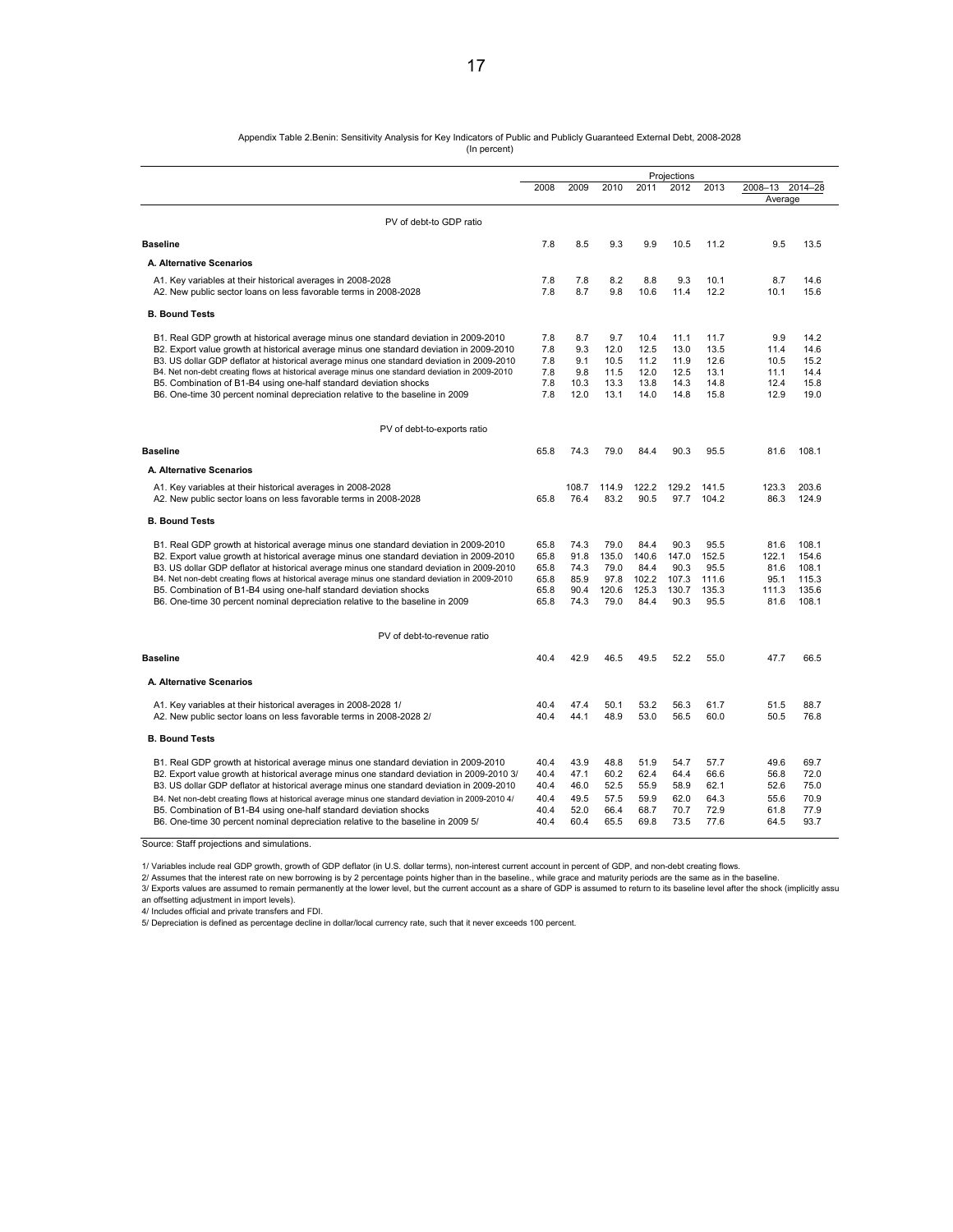# Appendix Table 3. Benin: Public Sector Debt Sustainability Framework, Baseline Scenario, 2005-2028 (In percent of GDP, unless otherwise indicated) 1/

| 2008-13<br>2008<br>Average<br>2005<br>2006<br>2007<br>2009<br>2010<br>2011<br>2012<br>2013<br>2018<br>40.3<br>12.4<br>15.4<br>17.3<br>18.4<br>19.8<br>20.9<br>22.0<br>23.1<br>26.7<br>Public sector debt 1/<br>12.6<br>36.9<br>12.5<br>16.5<br>17.3<br>11.5<br>13.6<br>14.8<br>15.7<br>19.7<br>o/w foreign-currency denominated<br>$-27.9$<br>Change in public sector debt<br>7.4<br>3.1<br>1.8<br>1.2<br>1.1<br>1.1<br>0.6<br>1.1<br>1.4<br>$-0.2$<br>4.0<br>$-3.4$<br>$-0.8$<br>$-0.1$<br>0.0<br>$-0.6$<br>Identified debt-creating flows<br>$-5.8$<br>$-0.4$<br>0.1<br>2.2<br>0.0<br>0.9<br>0.8<br>0.9<br>1.3<br>1.1<br>1.0<br>1.0<br>Primary deficit<br>$-1.8$<br>1.1<br>23.5<br>22.8<br>22.9<br>22.9<br>23.1<br>23.1<br>Revenue and grants<br>18.6<br>19.0<br>22.1<br>22.8<br>2.8<br>2.1<br>2.2<br>3.0<br>2.8<br>3.0<br>2.9<br>2.8<br>2.7<br>2.8<br>of which: grants<br>24.2<br>24.2<br>20.8<br>23.0<br>23.6<br>23.8<br>24.0<br>24.1<br>Primary (noninterest) expenditure<br>19.1<br>21.8<br>Automatic debt dynamics<br>1.8<br>$-5.8$<br>$-1.3$<br>$-0.8$<br>$-1.2$<br>$-1.3$<br>$-1.4$<br>$-1.6$<br>$-1.6$<br>$-1.6$ |                  |          |  |
|----------------------------------------------------------------------------------------------------------------------------------------------------------------------------------------------------------------------------------------------------------------------------------------------------------------------------------------------------------------------------------------------------------------------------------------------------------------------------------------------------------------------------------------------------------------------------------------------------------------------------------------------------------------------------------------------------------------------------------------------------------------------------------------------------------------------------------------------------------------------------------------------------------------------------------------------------------------------------------------------------------------------------------------------------------------------------------------------------------------------------|------------------|----------|--|
|                                                                                                                                                                                                                                                                                                                                                                                                                                                                                                                                                                                                                                                                                                                                                                                                                                                                                                                                                                                                                                                                                                                            | 2014-28          |          |  |
|                                                                                                                                                                                                                                                                                                                                                                                                                                                                                                                                                                                                                                                                                                                                                                                                                                                                                                                                                                                                                                                                                                                            | Average<br>2028  |          |  |
|                                                                                                                                                                                                                                                                                                                                                                                                                                                                                                                                                                                                                                                                                                                                                                                                                                                                                                                                                                                                                                                                                                                            | 30.1<br>20.6     |          |  |
|                                                                                                                                                                                                                                                                                                                                                                                                                                                                                                                                                                                                                                                                                                                                                                                                                                                                                                                                                                                                                                                                                                                            |                  |          |  |
|                                                                                                                                                                                                                                                                                                                                                                                                                                                                                                                                                                                                                                                                                                                                                                                                                                                                                                                                                                                                                                                                                                                            | 0.2              |          |  |
|                                                                                                                                                                                                                                                                                                                                                                                                                                                                                                                                                                                                                                                                                                                                                                                                                                                                                                                                                                                                                                                                                                                            | $-0.9$           |          |  |
|                                                                                                                                                                                                                                                                                                                                                                                                                                                                                                                                                                                                                                                                                                                                                                                                                                                                                                                                                                                                                                                                                                                            | 0.9              | 1.0      |  |
|                                                                                                                                                                                                                                                                                                                                                                                                                                                                                                                                                                                                                                                                                                                                                                                                                                                                                                                                                                                                                                                                                                                            | 23.1             |          |  |
|                                                                                                                                                                                                                                                                                                                                                                                                                                                                                                                                                                                                                                                                                                                                                                                                                                                                                                                                                                                                                                                                                                                            | 2.8              |          |  |
|                                                                                                                                                                                                                                                                                                                                                                                                                                                                                                                                                                                                                                                                                                                                                                                                                                                                                                                                                                                                                                                                                                                            | 24.0             |          |  |
|                                                                                                                                                                                                                                                                                                                                                                                                                                                                                                                                                                                                                                                                                                                                                                                                                                                                                                                                                                                                                                                                                                                            | $-1.8$           |          |  |
| Contribution from interest rate/growth differential<br>$-1.7$<br>$-2.3$<br>$-0.6$<br>$-0.8$<br>$-0.9$<br>$-0.8$<br>$-1.1$<br>$-1.1$<br>$-1.1$<br>$-1.4$                                                                                                                                                                                                                                                                                                                                                                                                                                                                                                                                                                                                                                                                                                                                                                                                                                                                                                                                                                    | $-1.5$           |          |  |
| 0.1<br>$-0.7$<br>$-0.8$<br>0.1<br>0.1<br>0.1<br>of which: contribution from average real interest rate<br>$-0.1$<br>0.0<br>0.0<br>0.2                                                                                                                                                                                                                                                                                                                                                                                                                                                                                                                                                                                                                                                                                                                                                                                                                                                                                                                                                                                      | 0.2              |          |  |
| of which: contribution from real GDP growth<br>$-0.9$<br>$-1.5$<br>$-0.6$<br>$-0.7$<br>$-0.9$<br>$-1.0$<br>$-1.1$<br>$-1.2$<br>$-1.2$<br>$-1.5$                                                                                                                                                                                                                                                                                                                                                                                                                                                                                                                                                                                                                                                                                                                                                                                                                                                                                                                                                                            | $-1.7$           |          |  |
| $-0.2$<br>$-0.2$<br>Contribution from real exchange rate depreciation<br>3.4<br>$-3.5$<br>$-1.0$<br>$-0.9$<br>$-0.4$<br>0.1<br>$-0.2$<br>$\cdots$                                                                                                                                                                                                                                                                                                                                                                                                                                                                                                                                                                                                                                                                                                                                                                                                                                                                                                                                                                          | $\cdots$         |          |  |
| 0.0<br>Other identified debt-creating flows<br>0.0<br>0.0<br>0.0<br>0.0<br>0.0<br>0.0<br>0.0<br>0.0<br>0.0                                                                                                                                                                                                                                                                                                                                                                                                                                                                                                                                                                                                                                                                                                                                                                                                                                                                                                                                                                                                                 | 0.0              |          |  |
| 3.5<br>$-22.1$<br>1.3<br>1.2<br>Residual, including asset changes<br>6.5<br>2.6<br>1.5<br>1.2<br>1.2<br>1.1                                                                                                                                                                                                                                                                                                                                                                                                                                                                                                                                                                                                                                                                                                                                                                                                                                                                                                                                                                                                                | 1.2              |          |  |
| <b>Other Sustainability Indicators</b>                                                                                                                                                                                                                                                                                                                                                                                                                                                                                                                                                                                                                                                                                                                                                                                                                                                                                                                                                                                                                                                                                     |                  |          |  |
| PV of public sector debt<br>3.4<br>0.9<br>10.2<br>12.6<br>13.3<br>15.2<br>16.0<br>16.9<br>20.2<br>14.3                                                                                                                                                                                                                                                                                                                                                                                                                                                                                                                                                                                                                                                                                                                                                                                                                                                                                                                                                                                                                     | 23.8             |          |  |
| 0.0<br>0.0<br>7.3<br>7.9<br>8.5<br>9.3<br>9.9<br>10.5<br>11.2<br>13.2<br>o/w foreign-currency denominated                                                                                                                                                                                                                                                                                                                                                                                                                                                                                                                                                                                                                                                                                                                                                                                                                                                                                                                                                                                                                  | 14.2             |          |  |
| 7.3<br>7.9<br>9.9<br>11.2<br>13.2<br>o/w external<br>8.5<br>9.3<br>10.5<br>$\cdots$<br>$\cdots$                                                                                                                                                                                                                                                                                                                                                                                                                                                                                                                                                                                                                                                                                                                                                                                                                                                                                                                                                                                                                            | 14.2             |          |  |
| PV of contingent liabilities (not included in public sector debt)<br>$\cdots$<br>$\cdots$<br>$\cdots$<br>$\cdots$<br>$\cdots$<br>$\cdots$<br>$\cdots$<br>$\cdots$<br>$\cdots$<br>$\cdots$                                                                                                                                                                                                                                                                                                                                                                                                                                                                                                                                                                                                                                                                                                                                                                                                                                                                                                                                  | $\cdots$         |          |  |
| 2.1<br>2.7<br>1.6<br>2.8<br>23.7<br>$-1.3$<br>1.7<br>2.2<br>2.5<br>2.8<br>Gross financing need 2/                                                                                                                                                                                                                                                                                                                                                                                                                                                                                                                                                                                                                                                                                                                                                                                                                                                                                                                                                                                                                          | 3.2              |          |  |
| 62.5<br>73.4<br>87.5<br>43.4<br>57.1<br>58.2<br>66.4<br>70.1<br>PV of public sector debt-to-revenue and grants ratio (in percent)<br>18.1<br>4.9                                                                                                                                                                                                                                                                                                                                                                                                                                                                                                                                                                                                                                                                                                                                                                                                                                                                                                                                                                           | 102.9            |          |  |
| 5.5<br>83.3<br>20.4<br>49.6<br>65.4<br>66.9<br>71.6<br>79.4<br>99.4<br>PV of public sector debt-to-revenue ratio (in percent)<br>75.7                                                                                                                                                                                                                                                                                                                                                                                                                                                                                                                                                                                                                                                                                                                                                                                                                                                                                                                                                                                      | 116.9            |          |  |
| 52.1<br>35.5<br>40.9<br>42.8<br>46.4<br>49.4<br>54.9<br>64.9<br>o/w external 3/                                                                                                                                                                                                                                                                                                                                                                                                                                                                                                                                                                                                                                                                                                                                                                                                                                                                                                                                                                                                                                            | 70.1             |          |  |
| 5.3<br>5.8<br>7.8<br>Debt service-to-revenue and grants ratio (in percent) 4/<br>3.9<br>118.2<br>2.2<br>3.8<br>5.6<br>5.8<br>6.1<br>2.1                                                                                                                                                                                                                                                                                                                                                                                                                                                                                                                                                                                                                                                                                                                                                                                                                                                                                                                                                                                    | 10.4             |          |  |
| 2.6<br>Debt service-to-revenue ratio (in percent) 4/<br>1.8<br>2.4<br>0.9<br>2.1<br>2.2<br>2.4<br>2.5<br>3.1<br>0.2<br>Primary deficit that stabilizes the debt-to-GDP ratio<br>$-5.2$<br>27.9<br>$-4.8$<br>$-1.0$<br>$-0.3$<br>$-0.5$<br>0.0<br>0.1<br>0.5                                                                                                                                                                                                                                                                                                                                                                                                                                                                                                                                                                                                                                                                                                                                                                                                                                                                | 3.9<br>0.6       |          |  |
|                                                                                                                                                                                                                                                                                                                                                                                                                                                                                                                                                                                                                                                                                                                                                                                                                                                                                                                                                                                                                                                                                                                            |                  |          |  |
| Key macroeconomic and fiscal assumptions                                                                                                                                                                                                                                                                                                                                                                                                                                                                                                                                                                                                                                                                                                                                                                                                                                                                                                                                                                                                                                                                                   |                  |          |  |
| 2.9<br>3.8<br>5.7<br>6.0<br>6.0<br>5.8<br>Real GDP growth (in percent)<br>4.6<br>5.1<br>5.9<br>6.0<br>6.0                                                                                                                                                                                                                                                                                                                                                                                                                                                                                                                                                                                                                                                                                                                                                                                                                                                                                                                                                                                                                  | 6.0<br>6.0       |          |  |
| 1.7<br>0.8<br>1.2<br>1.9<br>2.1<br>1.6<br>1.7<br>1.7<br>1.7<br>1.7<br>1.7<br>Average nominal interest rate on forex debt (in percent)                                                                                                                                                                                                                                                                                                                                                                                                                                                                                                                                                                                                                                                                                                                                                                                                                                                                                                                                                                                      | 1.8<br>1.7       |          |  |
| 5.5<br>5.4<br>5.5<br>5.5<br>Average nominal interest rate on domestic debt (in percent)<br>0.0<br>0.0<br>5.7<br>5.6<br>5.5<br>5.5<br>$\cdots$                                                                                                                                                                                                                                                                                                                                                                                                                                                                                                                                                                                                                                                                                                                                                                                                                                                                                                                                                                              | 5.5<br>5.5       |          |  |
| 0.5<br>0.4<br>Average real interest rate (in percent)<br>$-2.3$<br>$-2.0$<br>$-0.7$<br>$-0.1$<br>0.1<br>1.1<br>0.3<br>0.4<br>0.4                                                                                                                                                                                                                                                                                                                                                                                                                                                                                                                                                                                                                                                                                                                                                                                                                                                                                                                                                                                           | 0.6<br>0.5       |          |  |
| 3.2<br>3.0<br>2.9<br>1.7<br>2.3<br>2.9<br>3.1<br>3.1<br>2.8<br>3.0<br>Real discount rate on foreign-currency debt (in percent)<br>1.8                                                                                                                                                                                                                                                                                                                                                                                                                                                                                                                                                                                                                                                                                                                                                                                                                                                                                                                                                                                      | 2.9<br>2.9       |          |  |
| $-5.3$<br>$-3.7$<br>$-10.9$<br>2.2<br>4.2<br>2.0<br>2.0<br>2.0<br>0.2<br>2.0<br>Average real interest rate on domestic debt (in percent)<br>                                                                                                                                                                                                                                                                                                                                                                                                                                                                                                                                                                                                                                                                                                                                                                                                                                                                                                                                                                               | 1.9<br>1.9       |          |  |
| 428.9<br>Exchange rate (LC per US dollar)<br>553.3<br>496.5<br>449.9<br>437.0<br>435.8<br>433.9<br>432.2<br>430.6<br>433.1<br>420.1                                                                                                                                                                                                                                                                                                                                                                                                                                                                                                                                                                                                                                                                                                                                                                                                                                                                                                                                                                                        | 399.8<br>415.0   |          |  |
| Nominal depreciation of local currency (percentage change in LC per dollar)<br>13.1<br>$-10.3$<br>$-9.4$<br>$-2.9$<br>$-0.3$<br>$-0.4$<br>$-0.4$<br>$-0.4$<br>$-0.4$<br>$-0.8$<br>$-0.4$                                                                                                                                                                                                                                                                                                                                                                                                                                                                                                                                                                                                                                                                                                                                                                                                                                                                                                                                   | $-0.5$<br>$-0.5$ |          |  |
| 0.0<br>0.0<br>0.0<br>0.0<br>0.0<br>0.0<br>0.0<br>0.0<br>Exchange rate (US dollar per LC)<br>0.0<br>0.0<br>0.0                                                                                                                                                                                                                                                                                                                                                                                                                                                                                                                                                                                                                                                                                                                                                                                                                                                                                                                                                                                                              | 0.0<br>0.0       |          |  |
| 3.0<br>0.4<br>0.4<br>0.8<br>0.4<br>Nominal appreciation (increase in US dollar value of local currency, in percent)<br>$-11.6$<br>11.4<br>10.3<br>0.3<br>0.4<br>0.4                                                                                                                                                                                                                                                                                                                                                                                                                                                                                                                                                                                                                                                                                                                                                                                                                                                                                                                                                        | 0.5<br>0.5       |          |  |
| Real exchange rate depreciation (in percent, + indicates depreciation)<br>10.5<br>$-10.9$<br>$-16.9$<br>$-16.5$<br>$\cdots$<br>$\cdots$<br>$\cdots$<br>$\cdots$<br>$\ddots$<br>$\cdots$<br>$\cdots$<br>3.9<br>3.5<br>5.6<br>12.0<br>18.7<br>5.6                                                                                                                                                                                                                                                                                                                                                                                                                                                                                                                                                                                                                                                                                                                                                                                                                                                                            | $\cdots$<br>3.5  | $\ldots$ |  |
| Inflation rate (GDP deflator, in percent)<br>3.4<br>3.3<br>1.3<br>3.4<br>3.4<br>US Inflation rate (GDP deflator, in percent)<br>3.2<br>3.2<br>2.7<br>2.0<br>2.1<br>1.9<br>1.7<br>1.9<br>2.0<br>1.8<br>1.9                                                                                                                                                                                                                                                                                                                                                                                                                                                                                                                                                                                                                                                                                                                                                                                                                                                                                                                  | 3.6<br>2.0       |          |  |
| Growth of real primary spending (deflated by GDP deflator, in percent)<br>0.0<br>0.1<br>0.1<br>0.1<br>0.1<br>0.1<br>0.2<br>0.1<br>0.1<br>0.1<br>0.1                                                                                                                                                                                                                                                                                                                                                                                                                                                                                                                                                                                                                                                                                                                                                                                                                                                                                                                                                                        |                  |          |  |
| 37.0<br>36.0<br>35.8<br>36.6<br>Grant element of new external borrowing (in percent)<br>37.4<br>37.2<br>36.2<br>34.8<br>$\cdots$<br>$\cdots$<br>$\cdots$                                                                                                                                                                                                                                                                                                                                                                                                                                                                                                                                                                                                                                                                                                                                                                                                                                                                                                                                                                   | 0.1<br>0.1       | 2.0      |  |

Sources: Country authorities; and Fund staff estimates and projections.<br>1/ [Indicate coverage of public sector, e.g., general government or nonfinancial public sector. Also whether net or gross debt is used.]<br>2/ Gross fina

3/ Revenues excluding grants.

4/ Debt service is defined as the sum of interest and amortization of medium and long-term debt.

5/ Historical averages and standard deviations are generally derived over the past 10 years, subject to data availability.